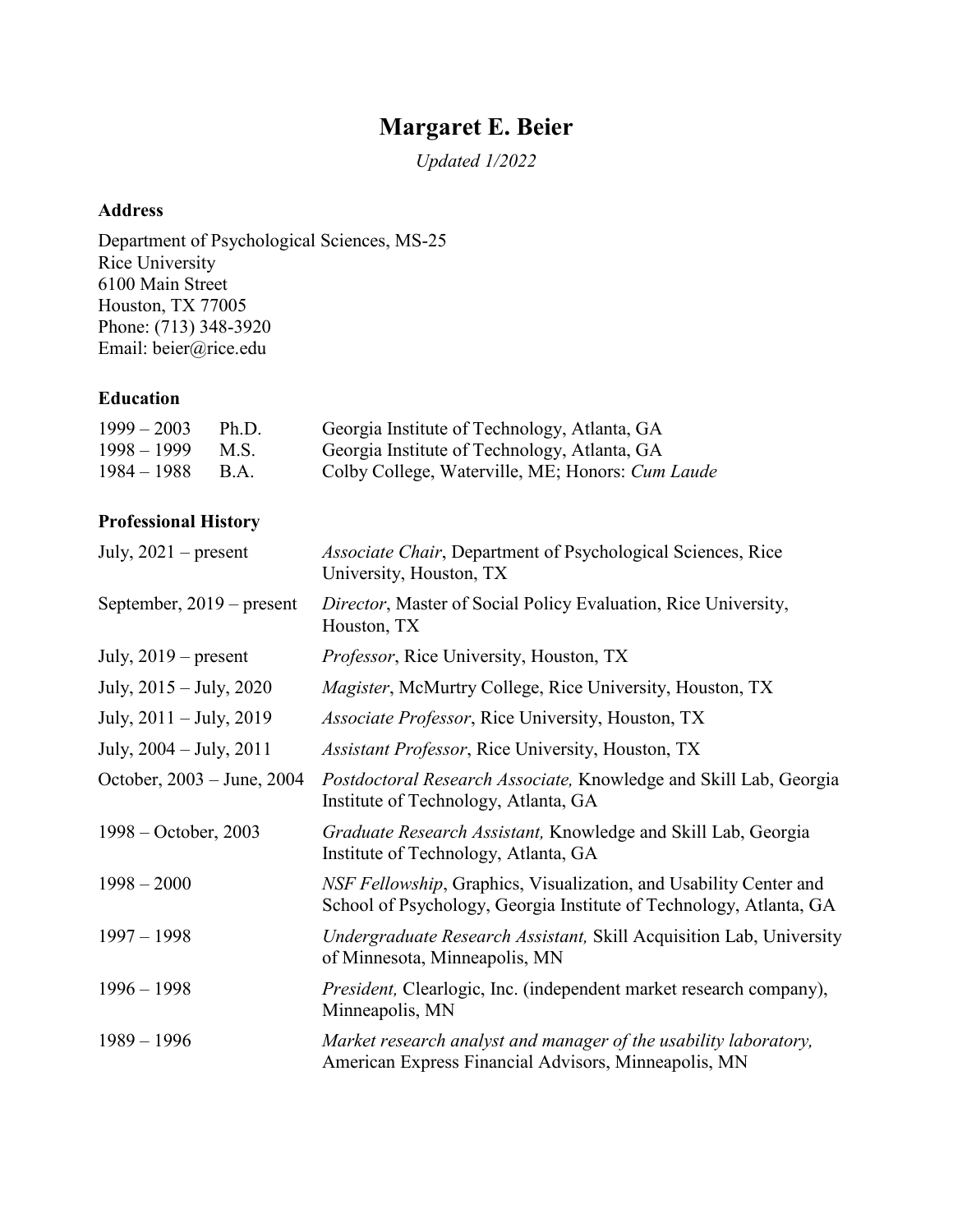# **Awards**

Presidential Mentoring Award, Rice University, April, 2019 Finalist – George R. Brown Prize for Excellence in Teaching, March, 2017 Reviewer of the Year – *Journal of Business and Psychology*, January, 2016 Fellow – Association for Psychological Science (APS), January, 2015 Fellow – Rice Center for Teaching Excellence, Rice University, 2014 - 2017 George R. Brown Award for Superior Teaching, Rice University, 2014 Fellow – APA Division 14, Society for Industrial and Organizational Psychology, 2014 Graduate Student Association Faculty Teaching/Mentoring Award, Rice University, 2010 Baker College Outstanding Faculty Associate, Rice University, 2009-2010 Baker College Distinguished Faculty Associate, Rice University, 2008-2009 Mike York Outstanding Graduate Student Award, School of Psychology, Georgia Institute of Technology, 2002

# **Grants/Projects Awarded**

Agency: National Science Foundation Title: Advancing STEM Outcomes and the Academic Mission of the University: A Model of Self-Study of Contingent Faculty at an R1 Institution Role: Co-PI Dates: October, 2021 – December, 2022 Funds: \$150,000 Agency: Rice University Social Science Research Institute Title: Understanding Learning Strategies to Enhance Learning across the Lifespan Role: PI Dates: December, 2020-July, 2022 Funds: \$6,494 Agency: Microsoft Corporation (Microsoft Productivity Grant) Title: TeamDNA: Productivity-enhancing Tools for Diverse and Distributed Teams Role: PI Dates: January, 2020 – June, 2021 Funds: \$125,000 Agency: National Science Foundation Title: CHS: Small: TeamDNA: Novel Technology-Augmented Methods to Improve Team-based Engineering Education for Diverse Teams Role: PI Dates: August 1, 2019 – July 31, 2022 Funds: \$498,000 Agency: Rice Scientia, Rice University Title: Developing an Interdisciplinary Research Agenda for the Future of Work: A Proposal for a Scientia Small Conference Role: PI Dates: April, 2019 – March, 2020 Funds: \$34,800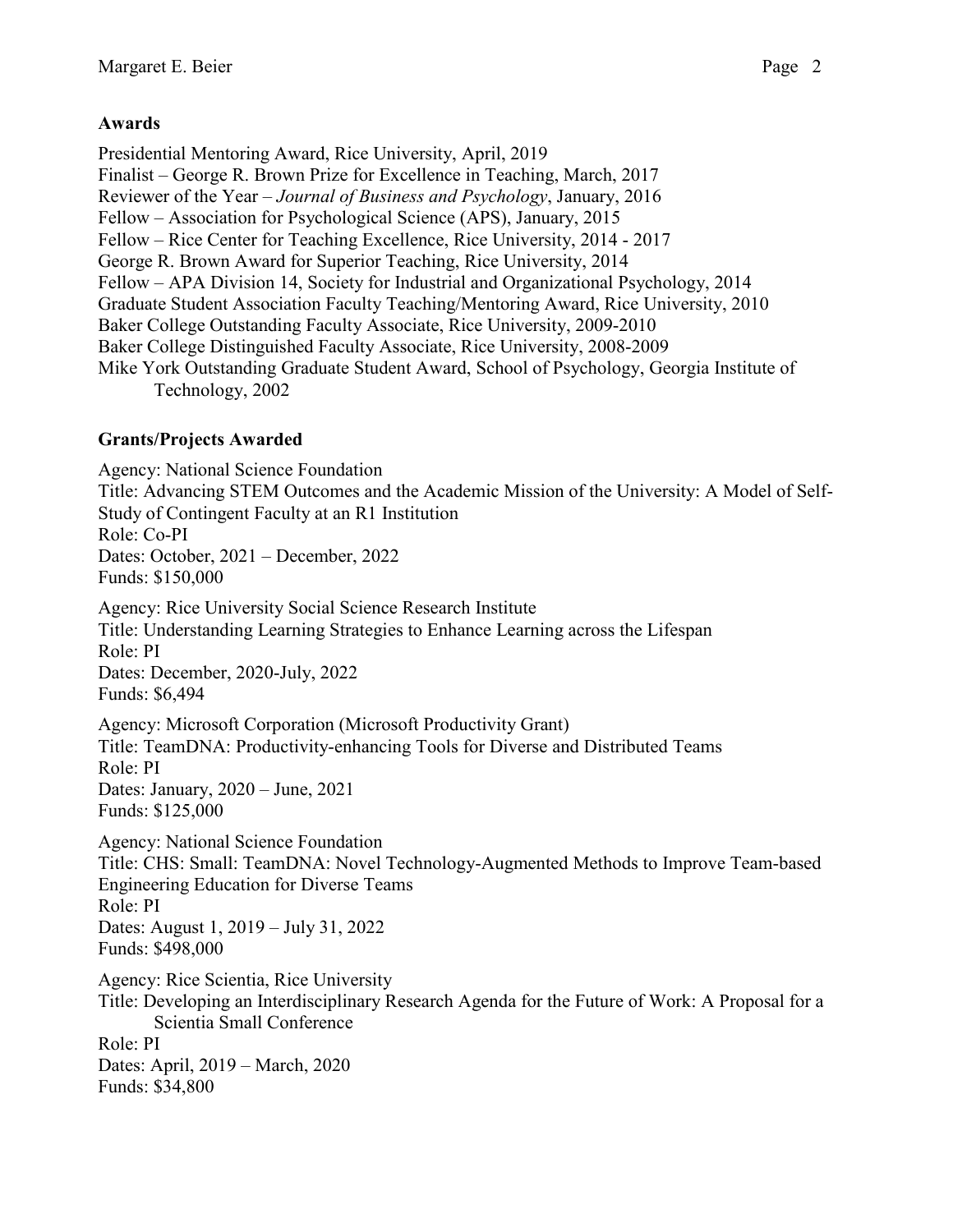Agency: Doerr Institute for New Leaders Innovation Award, Rice University Title: Shared leadership and team effectiveness: Towards automatic & continuous assessments of leadership and data-driven leadership intervention Role: PI Dates: February, 2019 – January 2020 Funds: \$46,785 Agency: National Science Foundation Title: Creating technical leaders from early collegians of exceptional promise: A comprehensive program for demolishing barriers to persistence Role: Co-PI Dates: 2015 – 2020 Funds: \$999,999 Agency: National Science Foundation Title: Capacity building for competitive S-STEM proposals Role: Co-PI Dates: 2017-2020 Funds: \$381,564 Agency: Howard Hughes Medical Institute Title: Undergraduate science education – Rice University Role: Project Collaborator Dates: July, 2014 – June, 2019 Funds: \$2,500,000 Agency: IBM Title: Open collaborative research (computer science and psychology) Role: PI Dates: January, 2017- January, 2018 Funds: \$50,000 Agency: Fondren Foundation Title: Arts education metrics study Role: PI Dates: 2016-2018 Funds: \$15,964 Agency: Rice University: Social Science Research Institute Title: Examining the effects of nurses' prosocial responses to stressful events on stress and nursing performance Role: PI Dates: 2016-2018 Funds: \$19,952 Agency: Rice University Inter-Disciplinary Excellence Award Title: Cross-cultural collaboration in design teams: Challenges to teamwork and innovation Role: Co-PI Dates: 2016 – 2018 Funds: \$71,362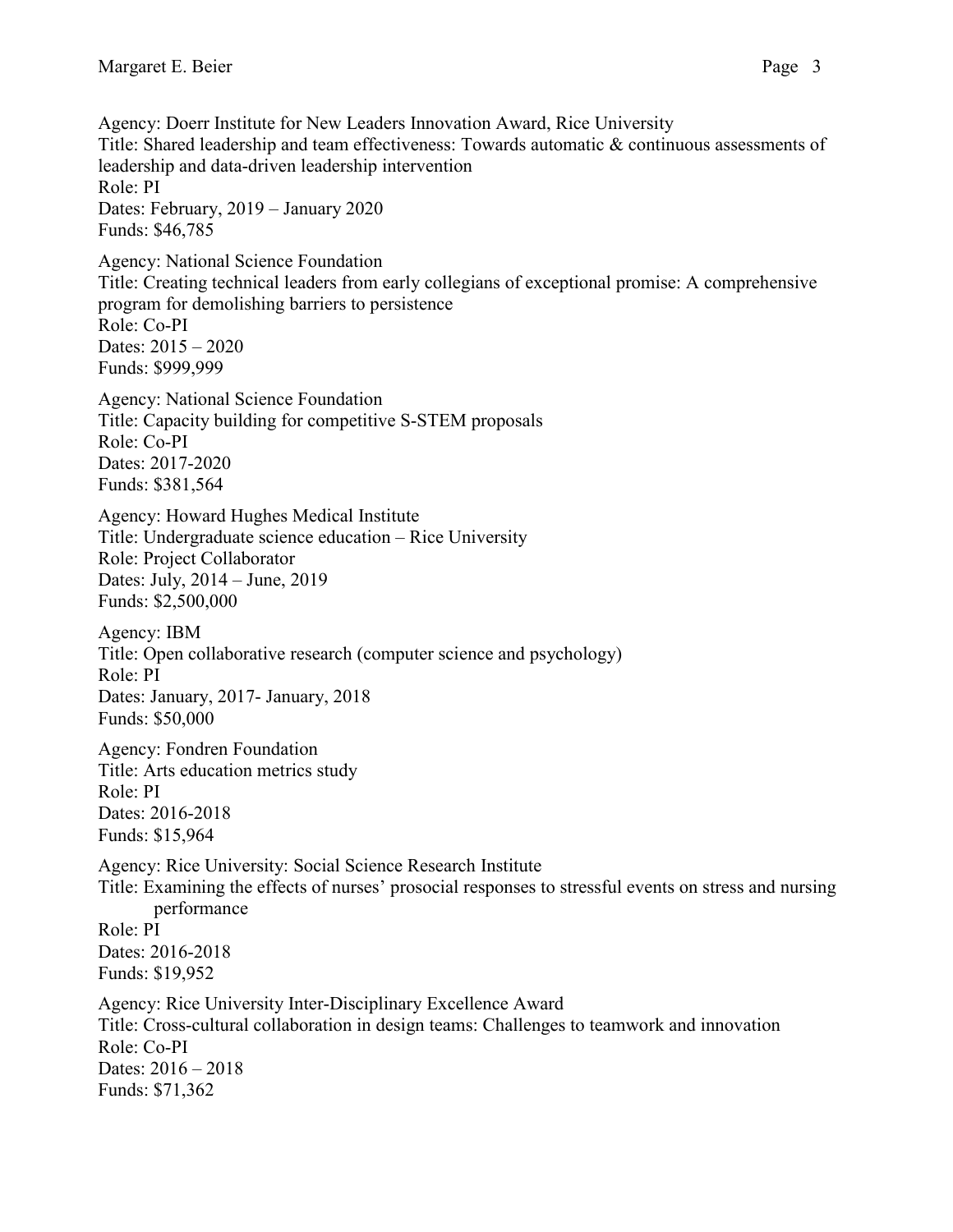Role: Co-PI Dates: 2016-2018 Funds: \$36,676

Agency: Rice University Faculty Initiates Fund Title: Does making matter? The impact of the making movement on the development of engineering identity and early professional career choices

Agency: Rice University Faculty Initiatives Fund

Title: Inside the undergraduate experience: An investigation of current and best practices, and barriers to implementing evidence-based teaching strategies at Rice University

Role: PI Dates: 2014-2015 Funds: \$29,921

Agency: Rice University School of Social Sciences Title: Examining the health and retirement study Role: PI Dates: June, 2014 Funds: \$1,100

Agency: Social Sciences Research Institute, Rice University Title: Cognitive aging, learning, and development Role: PI Dates: 2009-2010 Funds: \$12,800

Agency: Rice University ADVANCE Mini-Grant Title: Predictors of majoring in science and engineering Role: PI Dates: 2007-2009 Funds: \$12,440

# **Refereed Publications**

Author order reflects contribution to project unless otherwise indicated. \*Student collaborator

- Cockerham, M. Beier, M. E., Branson, S., & Boss, L. (in press). Nurse adaptability and PTSD symptoms during the COVID-19 pandemic: The effects of family and perceived organizational support*. Frontiers in Organizational Psychology.*
- Tian, Y.\*, Beier, M. E., & Fischer-Baum, S. J. (in press). The domain-specificity of serial order working memory. *Memory & Cognition.*
- Beier, M. E. (2021). Lifespan learning and development and its implications for workplace training. *Current Directions in Psychological Science.* Online First [https://doi.org/10.1177/09637214211003891](https://doi.org/10.1177%2F09637214211003891)
- McSpedon, M. R.\*, Beier, M. E., Bradford, B. C.\*, & Wolf, M. (2021). Differential effects of bridge program participation on perceived belonging and peer support for STEM degree seekers during the COVID-19 pandemic. Proceedings of the *American Society of Engineering Education Annual Meeting*, Long Beach, CA, July, 2021.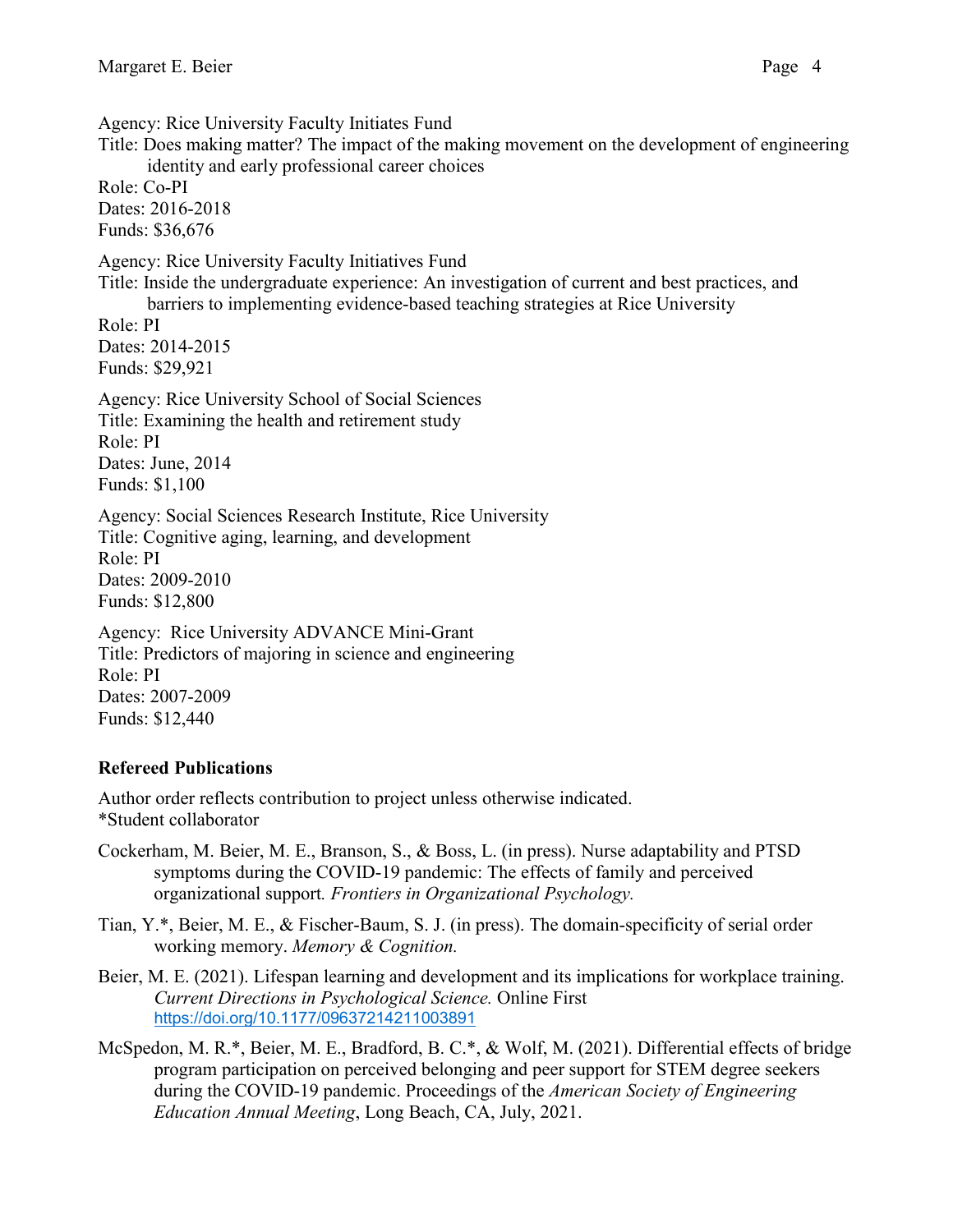- Bradford, B. C.\*, Beier, M. E., & Oswald, F. L. (2021). A meta-analysis of university STEM summer bridge program effectiveness. *CBE – Life Sciences Education, 20*(2), Article 21. https://doi.org/ $10$ /gj2x62
- Kim, M. H.\*, & Beier, M. E. (2020). The college-to-career transition in STEM: An eleven-year longitudinal study of perceived and objective vocational interest fit. *Journal of Vocational Behavior, 123,* 103506. doi: 10.1016/j.jvb.2020.103506
- Davenport, M. K.\*, & Beier, M. E. (2020). Who has the option to age successfully at work? Considering non-work factors. *Industrial and Organizational Psychology: Perspectives on Science and Practice, 13,* 366-368*.* doi: 10.1017/iop.2020.72
- Bradford, B. C.\*, Beier, M. E., McSpedon, M., & Wolf, M. (2020). Examining STEM diagnostic exam scores and self-efficacy as predictors of three-year STEM psychological and career outcomes. In *Proceedings of the American Society of Engineering Education Annual Meeting, Montreal, Quebec, June 2020.*
- Bradford, B. C.\*, Beier, M. E., McSpedon, M., Taylor, M., & Wolf, M. (2020). STEM graduation outcomes of college graduates of a pre-freshman STEM summer bridge program. In *Proceedings of the American Society of Engineering Education Annual Meeting*, Montreal, Quebec, June 2020.
- Gilberto, J. M.\*, Davenport, M. K. \*, & Beier, M. E. (2020). Personality, health, wealth, and subjective well-being: Testing an integrative model with retired and working older adults. *Journal of Research in Personality, 87*, 1-10. doi: 10.1016/j.jrp.2020.103959
- Burrows, D.\*, Phetmisy, C. N.\*, Watson, I.\*, Brown, R. L.\*, & Beier, M. E. (2020). Coffee and corporate social responsibility: Not as simple as revitalizing anti-sexual harassment and racial discrimination training. *Industrial and Organizational Psychology: Perspectives on Science and Practice, 13*(2), 216-218. doi: 10.1017/iop.2020.44
- Boswell, N. C. \*, Cao, J.\*, Torres, W. J.\*, Sabharwal, A., Beier, M. E., & Moukaddam, N. (2020). A review and preview of developments in the measurement of sociability. *Bulletin of the Menninger Clinic, 84*, 79-101.
- Beier, M. E., Torres, W. J.\*, Fisher, G. G., & Wallace, L. E. (2020). Age and job fit: The effect of demand-ability fit on retirement behaviors and health. *Journal of Occupational Health Psychology, 25*(4), 227-243*.* doi: 10.1037/ocp0000164
- O'Bryan, L. R., Beier, M. E., & Salas, E. (2020). How approaches to animal swarm intelligence can improve the study of collective intelligence in human teams. *Journal of Intelligence, 8*(1), 9. doi: 10.3390/jintelligence8010009
- Young, C. K.\*, Fa-Kaji, N. M.\*, Cheng, S.\*, Beier, M. E., & Hebl, M. R. (2019). Answering prospective student emails: The effects of student gender, individuation, and goals. *Archives of Scientific Psychology, 7,* 12-21. doi: 10.1037/arc0000058
- Bradford, B. C.\*, Beier, M. E., Wolf, M., McSpedon, M., & Saterbak, A. (2019). Development and validation of the STEM Study Strategies Questionnaire for STEM college students. In *Proceedings of the American Society of Engineering Education Annual Meeting, Tampa, FL, June, 2019.*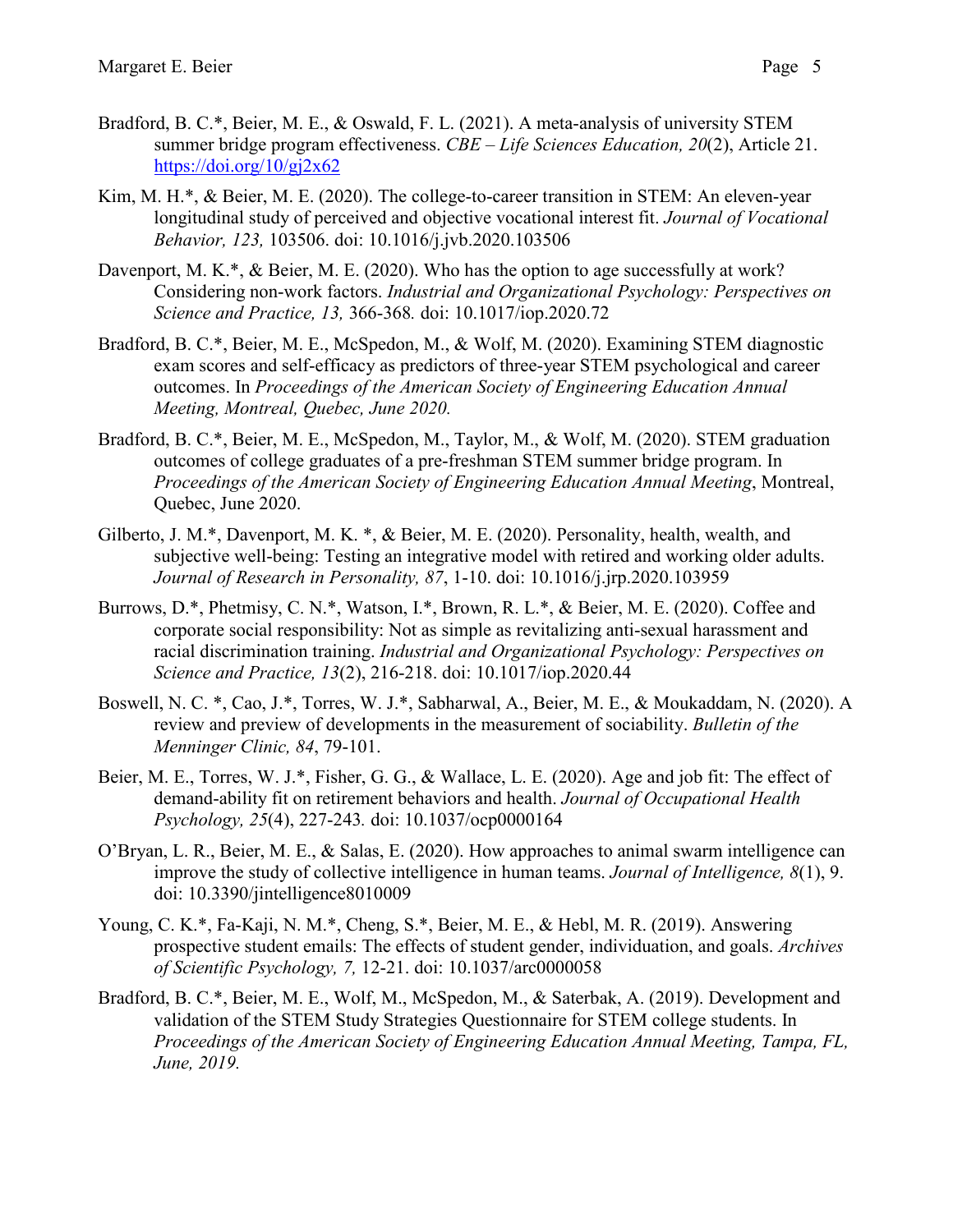- Bradford, B. C.\*, Beier, M. E., Wolf, M., McSpedon, M., & Taylor, M. (2019). STEM bridge program participation predicts first and second semester math performance. In *Proceedings of the American Society of Engineering Education Annual Meeting*, *Tampa, FL, June 2019.*
- Bilotta, I.\*, Davenport, M.\*, Wu, F.\*, & Beier, M. E. (2019). If we build it, will they come? Lack of incentives as barriers to implementing effective sexual harassment training. *Industrial and Organizational Psychology: Perspectives on Science and Practice, 12*, 20-24*.* doi: 10.1017/iop.2019.1
- Beier, M. E., Kell, H. J., & Lang, J. W. B. (2019). General and specific abilities and the tools of the trade for intelligence researchers. *Journal of Intelligence, 7*(5), 1-11*.* doi: 10.3390/jintelligence7010005
- Randall, J. G., Beier, M. E., & Villado, A. J. (2019). Multiple routes to mind wandering: Predicting mind wandering with resource theories. *Consciousness and Cognition, 67, 26-43. doi: 10.1016/j.concog.2018.11.006*
- Torres, W. J. \*, Gilberto, J. M. \*, & Beier, M. E. (2018). Using funds of knowledge to examine success in STEM: The intersection of individual differences and societal affordances. *Industrial and Organizational Psychology: Perspectives on Science and Practice, 11,* 335- 339. doi: 10.1017/iop.2018.26
- Pearson, Y. E., Phillips, C. M., Beier, M. E., Gilberto, J. M., Mattingly, S. P., Saterbak, A., Sheng, Y., Shethia, A. K., & Sun, R. (2018). Evaluating the quality of project summaries for S-STEM proposals. *Proceedings of the American Society of Engineering Education Annual Meeting*, *Salt Lake City, UT, June 2018. https://peer.asee.org/evaluating-the-quality-ofproject-summaries-for-s-stem-proposals*
- Bradford, B. C.\*, Beier, M. E., Saterbak, A., McSpedon, M., Wolf, M., & Kincaid, K. (2018). Examining first-year chemistry outcomes of underprepared STEM students who completed a STEM summer academic bridge program. *Proceedings of the American Society of Engineering Education Annual Meeting*, *Salt Lake City, UT, June 2018.*
- Torres, W. J.\*, & Beier, M. E. (2018). Adult development in the wild: The determinants of autonomous learning in a massive open online course. *Learning and Individual Differences, 65*, 207-217*.* doi: 10.1016/j.lindif.2018.06.003
- Beier, M. E., Kim, M. H.\*, Saterbak, A., Leautaud, V., Bishnoi, S., & Gilberto, J. M.\* (2018). The effect of authentic project-based learning on attitudes and career aspirations in STEM. *Journal of Research in Science Teaching*, *56*, 3-23. doi: 10.1002/tea.21465
- Zacher, H., Kooij, D. T. A. M., & Beier, M. E. (2018). Active aging at work: Contributing factors and implications for organizations. *Organizational Dynamics, 47*, 37 – 45. doi: 10.1016/j.orgdyn.2017.08.001
- Beier, M. E., LoPilato, A. C., & Kanfer, R. (2018). Successful motivational aging at work: Antecedents and retirement-related outcomes*. Work, Aging and Retirement, 4*(2), 213-224*.* doi.org/10.1093/workar/waw034
- Beier, M. E., Torres, W. J.\*, & Gilberto, J. M.\* (2018). Activities matter: Personality and resource determinants of activities and their effect on health, life satisfaction, and retirement expectations. *Work, Aging and Retirement, 4*(1)*,* 67-78. doi.org/10.1093/workar/waw034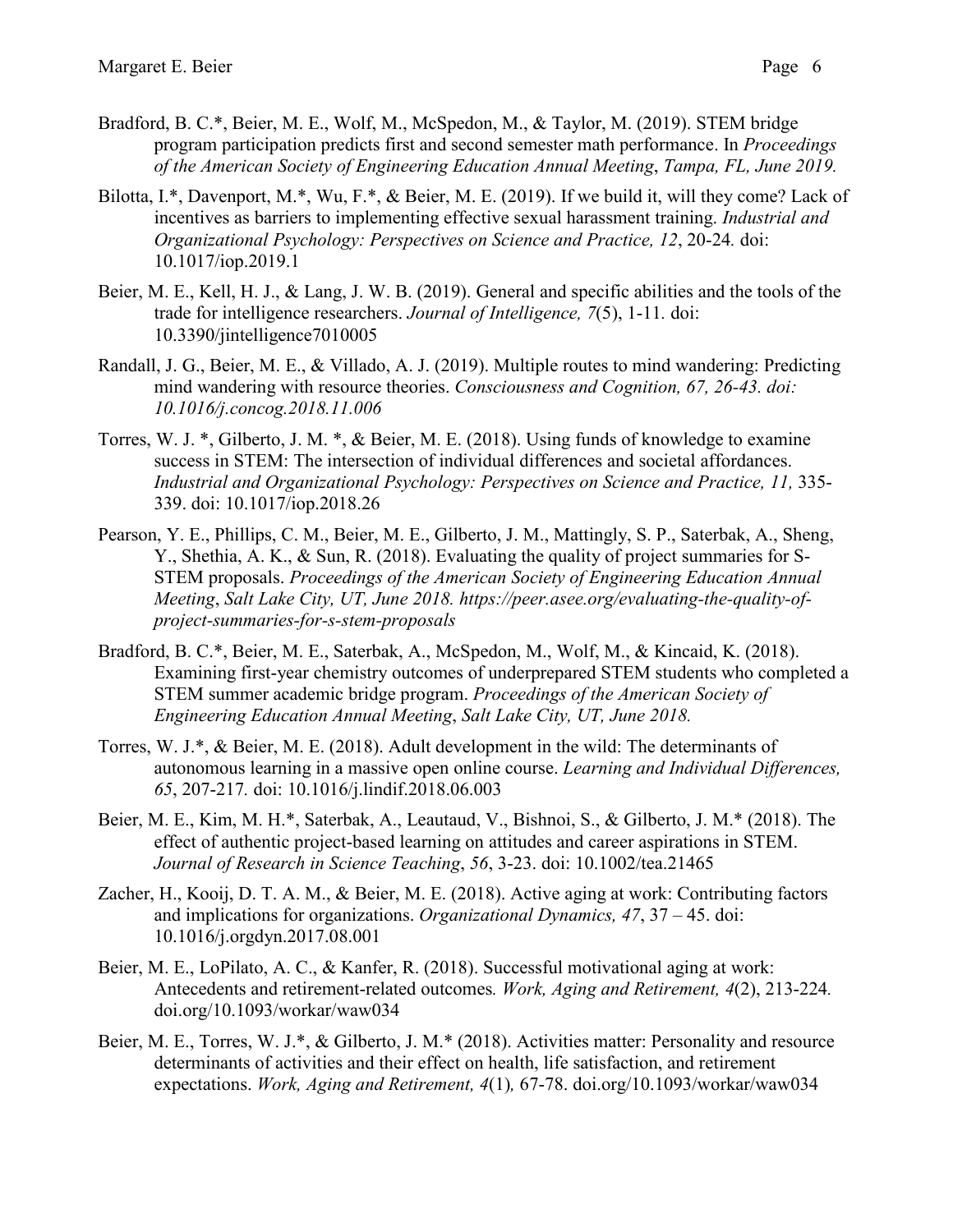- Beier, M. E., Saterbak, A., McSpedon, M. R., & Wolf, M. (2017). Selection process of students for a novel STEM summer bridge program. In the *Proceedings of the American Society of Engineering Education Annual Meeting*, *Columbus, OH, June 2017*.
- Torres, W. J.\*, Saterbak, A. E., & Beier, M. E. (2016). Long-term impact of an elective, first-year engineering design course. In the *Proceedings of the American Society of Engineering Education Annual Meeting,* New Orleans, LA, June 2016. Retrieved from: <https://www.asee.org/public/conferences/64/papers/15183/view>
- Torres, W. J.\*, & Beier, M. E. (2016). It's time to examine the nomological net of job knowledge. *Industrial and Organizational Psychology: Perspectives on Science and Practice, 9,* 51-55*.* doi.org/10.1017/iop.2015.116
- Beier, M. E., & Kanfer, R. (2015). Generations at work: Don't throw the baby with the bathwater. *Industrial and Organizational Psychology: Perspectives on Science and Practice, 8,* 387- 390. doi: 10.1017/iop.2015.55
- Randall, J. G.\*, Oswald, F. L., & Beier, M. E. (2014). Mind-wandering, cognition, and performance: A theory-driven meta-analysis. *Psychological Bulletin, 140,* 1411-1431. doi.org/10.1037/a0037428
- Cox, C. B.\*, & Beier, M. E. (2014). Too old to train or reprimand: The role of intergroup attribution bias in evaluating older workers. *Journal of Business and Psychology, 29,* 61-70*.* doi: 10.1007/s10869-013-9297-6
- Bowling, K. G., Klisch, Y., Wang, S.\*, & Beier, M. E. (2013). Examining an online microbiology game as an effective tool for teaching the scientific process. *Journal of Microbiology and Biology Education,14,* 58-65. doi: 10.1128/jmbe.v14i1.505
- Ackerman, P. L., Kanfer, R., & Beier, M. E. (2013). Trait complex, cognitive ability, and domain knowledge predictors of Baccalaureate success, STEM persistence, and gender differences. *Journal of Educational Psychology, 105,* 911-927. doi: 10.1037/a0032338.
- Kanfer, R., Beier, M. E., & Ackerman, P. L. (2013). Goals and motivation related to work in later adulthood: Toward an organizing framework. *European Journal of Work and Organizational Psychology, 22,* 253-264. doi:10.1080/1359432X.2012.734298
- Beier, M. E., & Oswald, F. L. (2012). Is cognitive ability a liability?: A critique and future research agenda on skilled performance. *Journal of Experimental Psychology: Applied, 18*, 331-345*.* doi: 10.1037/a0030869
- Hanks, A. R.\*, & Beier, M. E. (2012). Differential prediction of preparatory and performance selfefficacy judgments. *Human Performance, 25,* 318-334. doi: 10.1080/08959285.2012.703731
- Wang, S.\*, & Beier, M. E. (2012). Learning agility: Not much is new. *Industrial and Organizational Psychology: Perspectives on Science and Practice, 5, 293-296.*
- Ackerman, P. L., & Beier, M. E. (2012). The problem is in the definition: *g* and intelligence in I-O psychology. *Industrial and Organizational Psychology: Perspectives on Science and Practice, 5*, 149-153.
- Beier, M. E., Miller, L. M., & Wang, S.\* (2012). Science games and the development of scientific possible selves. *Cultural Studies in Science Education*, *7*, 963-978. doi: 10.1007/s11422-012- 9408-0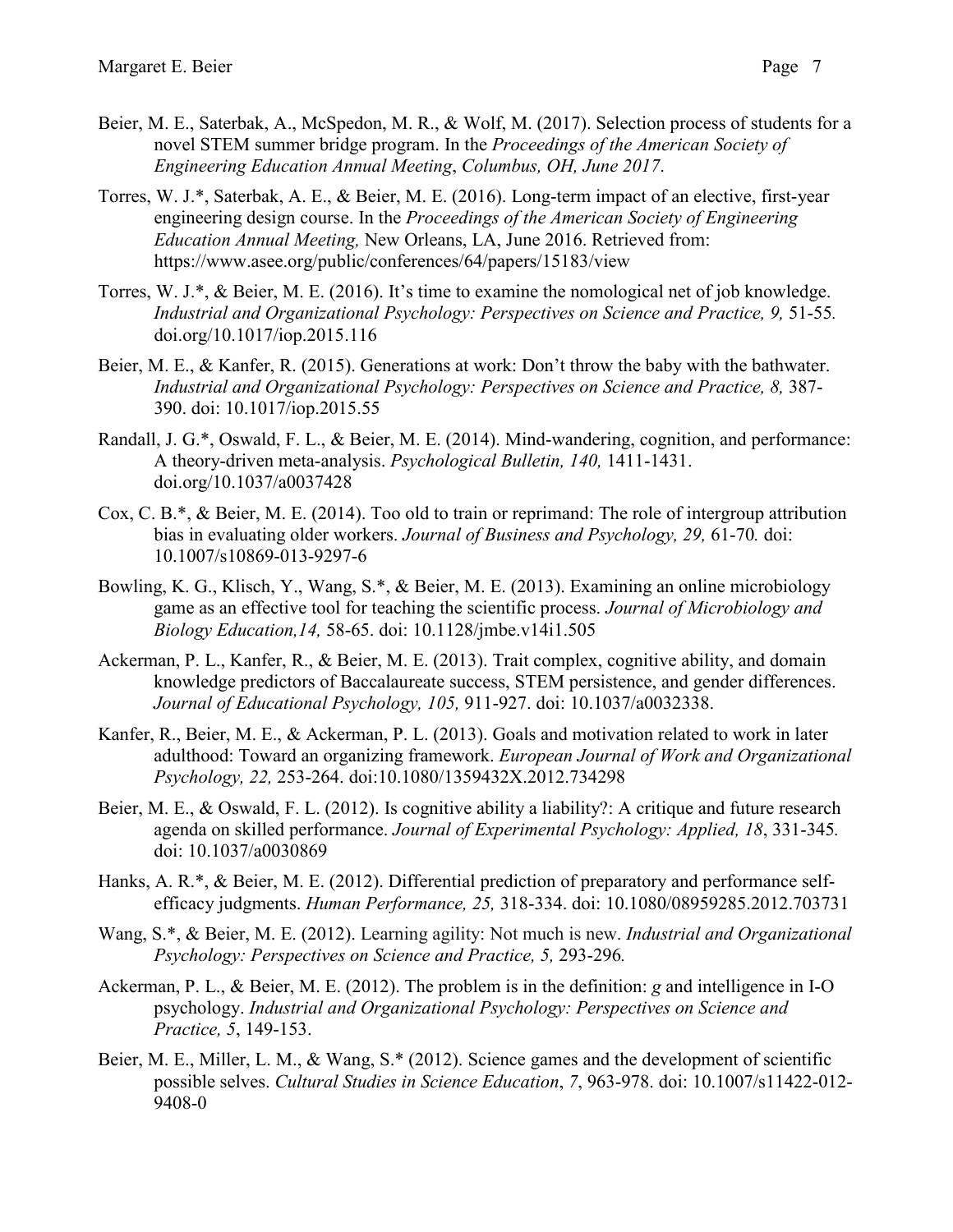- Klisch, Y., Miller, L. M., Beier, M. E., & Wang, S.\* (2012). Teaching the biological consequences of alcohol abuse through an online game: Impacts among secondary students. *Cell Biology Education – Life Sciences Education, 11*, 94-102. doi: 10.1187/cbe.11-04-0040
- Crook, A. E.\*, Beier, M. E., Cox, C. B.\*, Kell, H. J.\*, Hanks, A. R.\*, & Motowidlo, S. J. (2011). Measuring relationships between personality, knowledge, and performance using singleresponse situational judgment tests. *International Journal of Selection and Assessment, 19*, 363-373. doi: 10.1111/j.1468-2389.2011.00565.x
- Miller, L. M., Chang, C. C., Wang, S.\*, Beier, M. E., & Klisch, Y. (2011). Learning and motivational impacts of a multimedia science game. *Computers & Education, 57,* 1425-1433. doi: 10.1016/j.compedu.2011.01.016
- Madera, J. M.\*, Steele, S. T.\*, & Beier, M. E. (2011). The temporal effect of training utility perceptions on adopting a trained method: The role of perceived organizational support. *Human Resource Development Quarterly, 22,* 69-86. doi: 10.1002/hrdq.20059
- Ackerman, P. L., Shapiro, S., & Beier, M. E. (2011). Subjective estimates of job performance after job preview: Determinants of anticipated learning curves. *Journal of Vocational Behavior. 78*, 31-48. doi: 10.1016/j.jvb.2010.08.003
- Crook, A. E.\*, & Beier, M. E. (2010). When training with a partner is inferior to training alone: The importance of dyad type and interaction quality. *Journal of Experimental Psychology: Applied, 16,* 335-348*.* doi: 10.1037/a0021913 **Winner of the American Psychological Association Division of Experimental Psychology 2011 New Investigator Award in Experimental Psychology: Applied for Amy Crook.**
- Ackerman, P. L., Kanfer, R., Shapiro, S. W., Newton, S., & Beier, M. E. (2010). Cognitive fatigue during testing: An examination of trait, time-on-task, and strategy influences. *Human Performance, 23,* 381-402*.* doi: 10.1080/08959285.2010.517720
- Carter, M.\*, & Beier, M. E. (2010). The effectiveness of error management training with workingaged adults. *Personnel Psychology, 63*, 641-675. doi:10.1111/j.1744-6570.2010.01183.x
- Motowidlo, S. J., & Beier, M. E. (2010). Differentiating specific job knowledge from implicit trait policies in procedural knowledge measured by a situational judgment test. *Journal of Applied Psychology, 95*, 321-333. doi: 10.1037/a0017975
- Beier, M. E., Campbell, M.\*, & Crook, A. E.\* (2010). Developing and demonstrating knowledge: Ability and non-ability determinants of learning and performance. *Intelligence, 38,* 179-186*.* doi: 10.1016/j.intell.2009.09.007
- Cox, C. B.\*, & Beier, M. E. (2009). The moderating effect of individual differences on the relationship between the framing of training and interest in training. *International Journal of Training and Development, 13*, 247-261. doi: 10.1111/j.1468-2419.2009.00330.x
- McDaniel, M. J.\*, Beier, M. E., Perkins, A. W., Goggin, S.\*, & Frankel, B.\* (2009). An assessment of the fakeability of self-report and implicit personality measures. *Journal of Research in Personality, 43,* 682-685*.* doi: 10.1016/j.jrp.2009.01.011
- Crook, A. E.\*, & Beier, M. E. (2008). Two heads are not always better than one: Defining parameters for collaboration in training. *Industrial and Organizational Psychology: Perspectives on Science and Practice, 1*, 484-486. doi: 10.111/j.1754-9434.2008.00091.x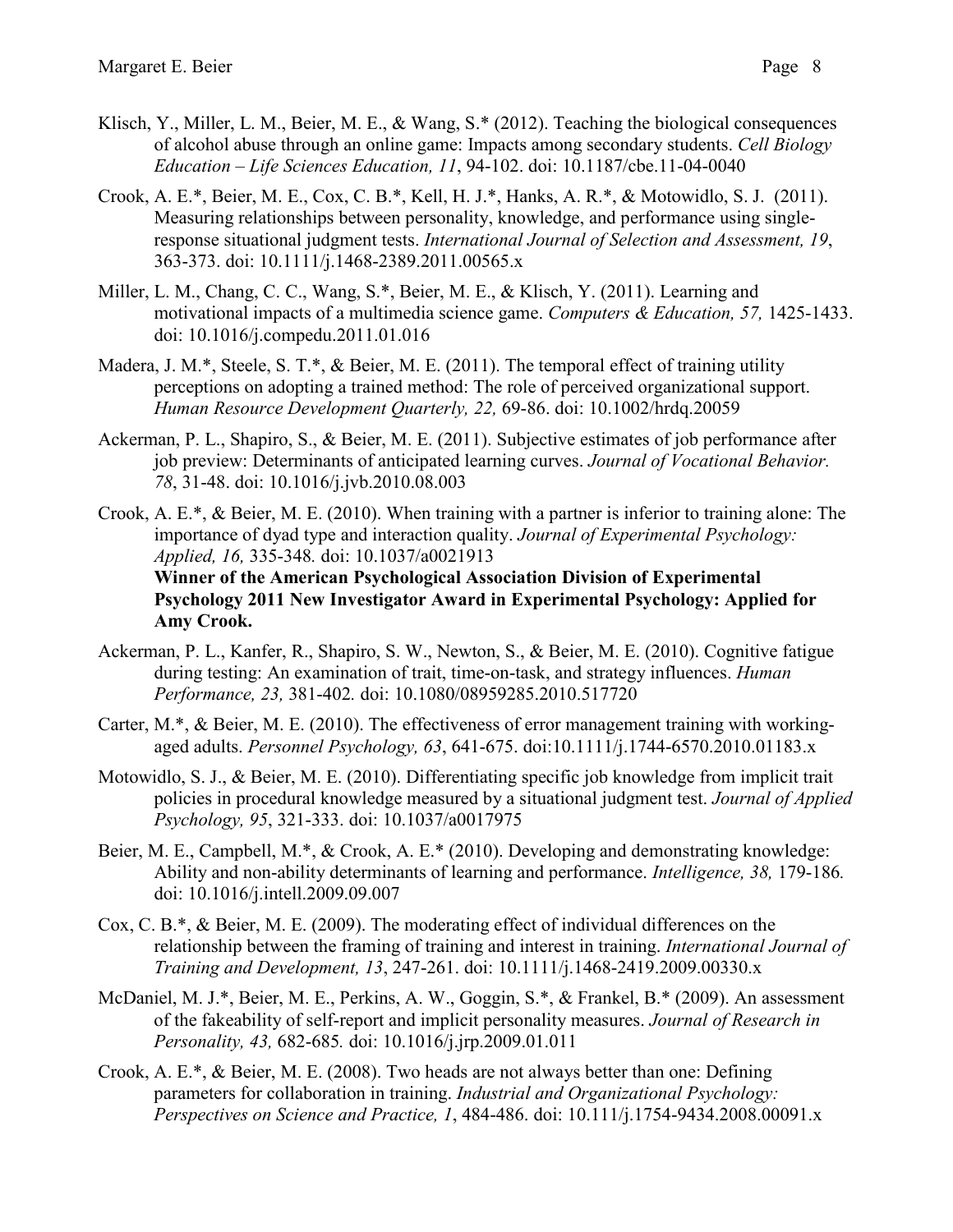- Hull, R., Martin, R. C., Beier, M. E., Lane, D., & Hamilton, A. C. (2008). Executive function in older adults: A structural equation modeling approach. *Neuropsychology, 22*, 508-522. doi: 10.1037/0894-4105.22.4.508
- Ackerman, P. L., & Beier, M. E. (2007). Further explorations of perceptual speed abilities in the context of assessment methods, cognitive abilities, and individual differences during skill acquisition. *Journal of Experimental Psychology: Applied*, *13*, 249-272. doi: 10.1037/1076- 898X.13.4.249
- Ackerman, P. L., & Beier, M. E. (2006). Determinants of domain knowledge and independent study learning in an adult sample. *Journal of Educational Psychology, 98*, 366-381. doi: 10.1037/0022-0663.98.2.366
- Beier, M. E., & Ackerman, P. L. (2005). Age, ability, and the role of prior knowledge on the acquisition of new domain knowledge: Promising results in a real-world learning environment. *Psychology and Aging*, *20*, 341-355. doi: 10.1037/0882-7974.20.2.341
- Beier, M. E., & Ackerman, P. L. (2005). Working memory and intelligence: Different constructs. Reply to Oberauer et al. (2005) and Kane et al. (2005). *Psychological Bulletin*, *131*, 72-75. doi: 10.1037/0033-2909.131.1.72
- Ackerman, P. L., Beier, M. E., & Boyle, M. O. (2005). Working memory and intelligence: The same or different constructs? *Psychological Bulletin, 131*, 30-60. doi: 10.1037/0033-2909.131.1.30
- Beier, M. E., & Ackerman, P. L. (2004). A reappraisal of the relationship between span memory and intelligence via "best evidence synthesis." *Intelligence, 32*, 607-619. doi: 10.1016/j.intell.2004.07.005
- Beier, M. E., & Ackerman, P. L. (2003). Determinants of health knowledge: An investigation of age, gender, abilities, personality, and interests. *Journal of Personality and Social Psychology, 84*, 439-448. doi: 10.1037/0022-3514.84.2.439
- Ackerman, P. L., & Beier, M. E. (2003). Intelligence, personality, and interests in the career choice process. *Journal of Career Assessment, 11*, 205-218. doi: 10.1177/1069072703011002006
- Ackerman, P. L., Beier, M. E., & Boyle, M. O. (2002). Individual differences in working memory within a nomological network of cognitive and perceptual speed abilities. *Journal of Experimental Psychology: General*, *131*, 567-589. doi: 10.1037/0096-3445.131.4.567
- Ackerman, P. L., Beier, M. E., & Bowen, K. R. (2002). What we really know about our abilities and our knowledge. *Personality and Individual Differences, 33*, 587-605. doi: 10.1016/S0191- 8869(01)00174-X
- Ackerman, P. L., Bowen, K. R., Beier, M. E., & Kanfer, R. (2001). Determinants of individual differences and gender differences in knowledge. *Journal of Educational Psychology, 93*, 797-825. doi: 10.1037/0022-0663.93.4.797
- Beier, M. E., & Ackerman, P. L. (2001). Current-events knowledge in adults: An investigation of age, intelligence, and nonability determinants. *Psychology and Aging, 16*, 615-628. doi: 10.1037/0882-7974.16.4.615
- Ackerman, P. L., Beier, M. E., & Bowen, K. R. (2000). Explorations of crystallized intelligence: Completion tests, cloze tests, and knowledge. *Learning and Individual Differences: A Multidisciplinary Journal, 12*, 105-121. doi: 10.1016/S1041-6080(00)00034-0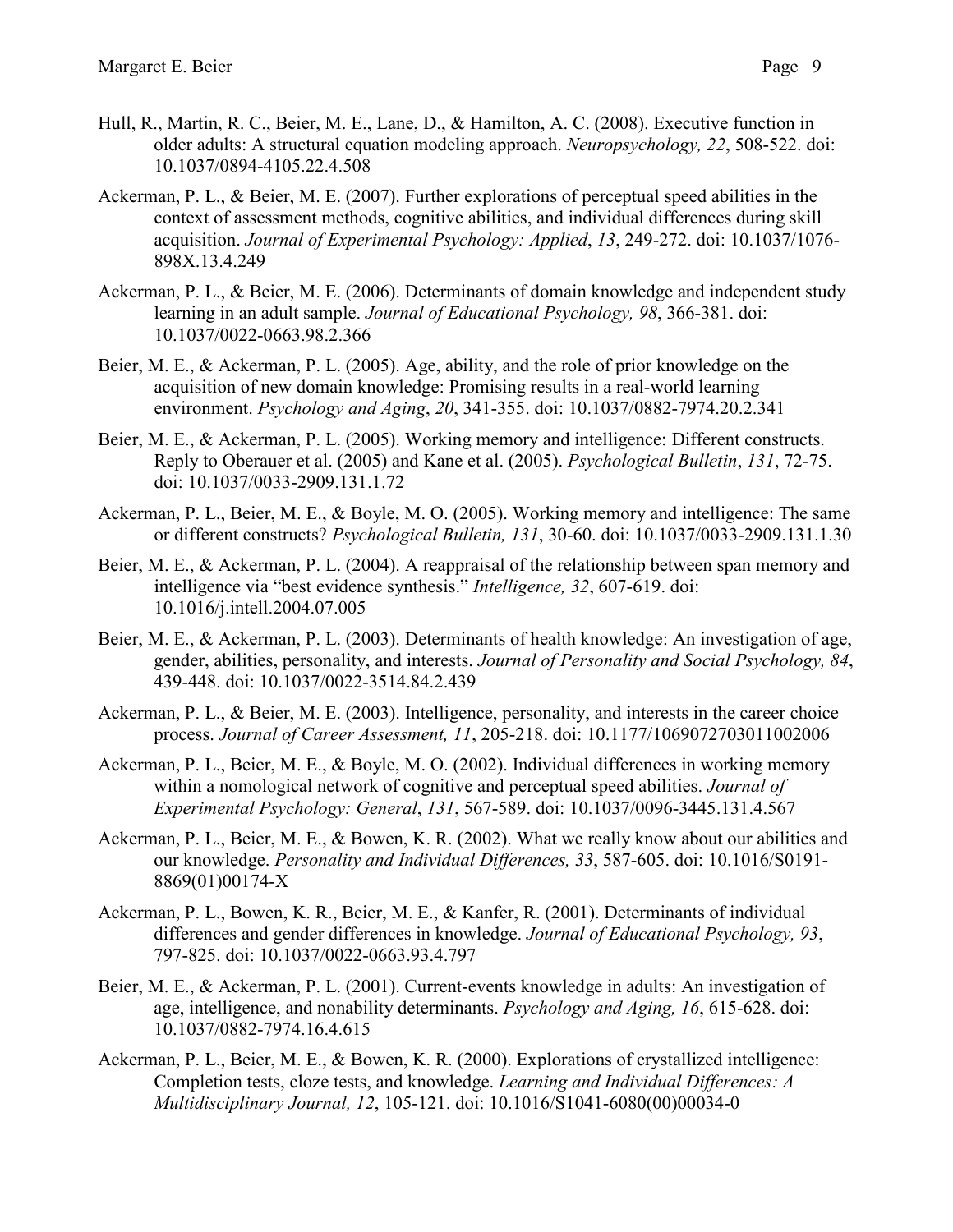## **Publications – National Academies Reports**

- National Academies of Sciences, Engineering, and Medicine (2020). Are generational categories meaningful distinctions for workplace management? Washington D. C.: The National Academies Press.<https://doi.org/10.17226/25796>
- National Academies of Sciences, Engineering, and Medicine (2018). How people learn II: Learners, contexts, and cultures. Washington D.C.: The National Academies Press. https://doi.org/10.17226/24783

# **Book Chapters and Other Publications**

Author order reflects contribution to project unless otherwise indicated. \*Student collaborator

- Beier, M. E., & Davenport, M. K.\* (2021). Emerging technologies, the aging workforce, and the future of work. In E. F. Fideler (Ed.), *The Rowan & Littlefield handbook on aging and work* (pp. 307-326). Lanham, MD: Rowan & Littlefield.
- Kraiger, K., Wolfson, N., Davenport, M. K.\*, & Beier, M. E. (2021). Assessing learning needs and outcomes in lifelong learning support systems. In M. London (Ed.), *The Oxford handbook of lifelong learning* (2<sup>nd</sup> ed., pp 695-710). Oxford, England, UK: Oxford University Press. doi: 10.1093/oxfordhb/9780197506707.013.35
- Paoletti, J.\*, Gilberto, J. M.\*, Beier, M. E., & Salas, E. (2020). The role of aging, age diversity, and age heterogeneity within teams. In S. J. Czaja, J. Sharit, J. James, & J. Grosch (Eds.), *Current and emerging topics in aging and work* (pp. 319-336). New York: Springer
- Beier, M. E., Torres, W. J.\*, & Beal, D. J. (2020). Workplace aging and jobs in the 21st century. In S. J. Czaja, J. Sharit, J. James, & J. Grosch (Eds.), *Current and emerging topics in aging and work* (pp.  $13 - 32$ ). New York: Springer.
- Beier, M. E. (2019). The impact of technology on workforce skill learning. *Work Science Center Thinking Forward Series paper*. Retrieved from [https://smartech.gatech.edu/bitstream/handle/1853/61063/beier\\_thinking\\_forward.pdf.](https://smartech.gatech.edu/bitstream/handle/1853/61063/beier_thinking_forward.pdf)
- Torres, W. J.\*, Bradford, B. C.\*, & Beier, M. E. (2019). Technology and the aging worker: A review and agenda for future research. In R. Landers (Ed.), *The Cambridge handbook of technology and employee behavior* (pp. 608-640)*.* New York: Cambridge University Press.
- Beier, M. E., Bradford, B. C.\*, Torres, W. J.\*, Shaw, A.\*, & Kim, M. H.\* (2018). Cognition, motivation, and lifespan development: Integrating theoretical perspectives to understand workplace behavior. In B. Baltes, C. Rudolph, & H. Zacher (Eds.), *Work across the lifespan* (pp. 155-177)*.* New York: Academic Press.
- Martin, R. & Beier, M. E. (2018). Understanding cognition from individual variation: Current state and future directions. *Journal of Applied Research in Memory and Cognition, 7*, 504-509. doi: 10.1016/j.jarmac.2018.09.006
- Gilberto, J. M.\*, Torres, W. J.\*, & Beier, M. (2018, March). Maximizing healthy aging through daily activities. Public health post. Retrieved from [https://www.publichealthpost.org/research/maximizing-healthy-aging-through-daily](https://www.publichealthpost.org/research/maximizing-healthy-aging-through-daily-activities/)[activities/.](https://www.publichealthpost.org/research/maximizing-healthy-aging-through-daily-activities/)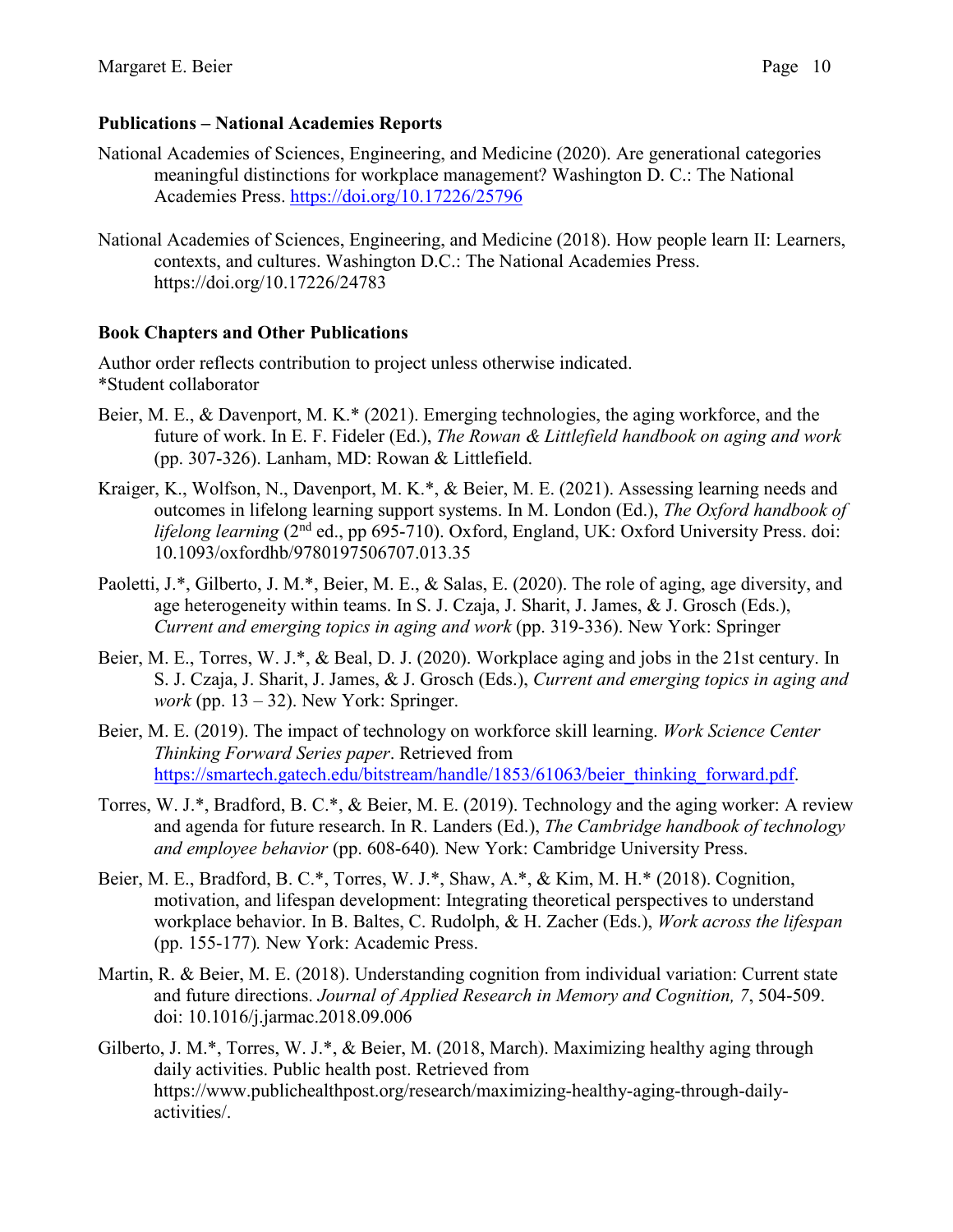- Zacher, H., Kooij, D. R. A. M., & Beier, M. E. (2018). Successful aging at work methodological and empirical advancements. *Work, Aging, and Retirement, 4(2)*, 123-128.
- Ackerman, P. L., & Beier, M. E. (2018). Methods for studying the structure of expertise: Psychometric approaches. In K. A. Ericsson, R. R. Hoffman, A. Kozbelt, & M. Williams (Eds.), *Cambridge handbook of expertise and expert performance* (2nd ed., pp. 213-232). New York: Cambridge University Press
- Beier, M. E., Young, C. K.\*, & Villado, A. J. (2018). Job knowledge: Its definition, development, and measurement. In D. S. Ones, N. Anderson, C. Viswesvaran, & H. K. Sinangil (Eds.), *Handbook of industrial, work, and organizational psychology (2nd ed.)* (Vol. 3, pp. 279- 298). London, England: Sage. doi: 10.4135/9781473914940.n11
- Beier, M. E., Villado, A. J., & Randall\*, J. G. (2017). The role of abilities in learning and training performance. In K. G. Brown (Ed.), *The Cambridge handbook of workplace training and employee development* (pp. 123-147)*.* Cambridge: Cambridge University Press
- Beier, M. E., Torres, W. J.\*, & Gilberto, J. M.\* (2017). Continuous development throughout a career: A lifespan perspective on autonomous learning. In R. Noe & J. Ellingson (Eds.), *Autonomous learning in the workplace* (pp. 179-200). New York, NY: Routledge.
- Beier, M. E. (2016). Strategies for engaging and retaining mature workers. *SHRM-SIOP science of HR series.* Retrieved from: https://www.siop.org/SIOP-SHRM/SHRM-SIOP Engaging and Retaining Mature Workers.pdf.
- Young, C. K.\*, & Beier, M. E. (2015). Training at work and aging. In N. Pachana (Ed). *Encyclopedia of geropsychology,* 1-7, 10.1007/978-981-287-080-3\_27-1.
- Beier, M. E., & Gilberto, J. M.\* (2015). Age-related changes in abilities. In N. Pachana (Ed). *Encyclopedia of geropsychology, 1-8, 10.1007/978-981-287-080-3\_26-1*.
- Beier, M. E., & Young, C. K.\* (2015). Intelligence, general. *Encyclopedia of adulthood and aging. 1-4.* doi: 10.1002/9781118521373.wbeaa116
- Beier, M. E. (2015). The aging workforce and the demands of work in the 21st century. In L. Finkelstein, D. Truxillo, F. Fraccaroli, & R. Kanfer (Eds.), *Facing the challenges of a multiage workforce: A use-inspired approach* (pp. 108-133). New York: Routledge.
- Beier, M. E., & Kanfer, R. (2013). Work performance and the older worker. In C. Cooper, R. Burke, & J. Field (Eds.) *Sage handbook on aging, work and society* (pp. 97-117). Thousand Oaks, CA: Sage.
- Beier, M. E., Teachout, M. S., & Cox, C. B.\* (2012). The training and development of an aging workforce. In J. W. Hedge & W. C. Borman (Eds.), *The Oxford handbook of work and aging*  (pp. 436-453). New York: Oxford University Press.
- Beier, M. E., & Ackerman, P. L. (2012). Time in personnel selection. In N. Schmitt (Ed.), *The Oxford handbook of personnel selection and assessment* (pp. 721-739). New York, NY: Oxford University Press.
- Fink, A. A., Guzzo, R. A., Adler, S., Gillespie, J. Z., Konczak, L. J., Olson, T., Beier, M. E., & Dickson, M. W. (2010). Consulting and business skills in industrial-organizational psychology graduate education. *The Industrial-Organizational Psychologist (TIP), 48*, 34-44*.*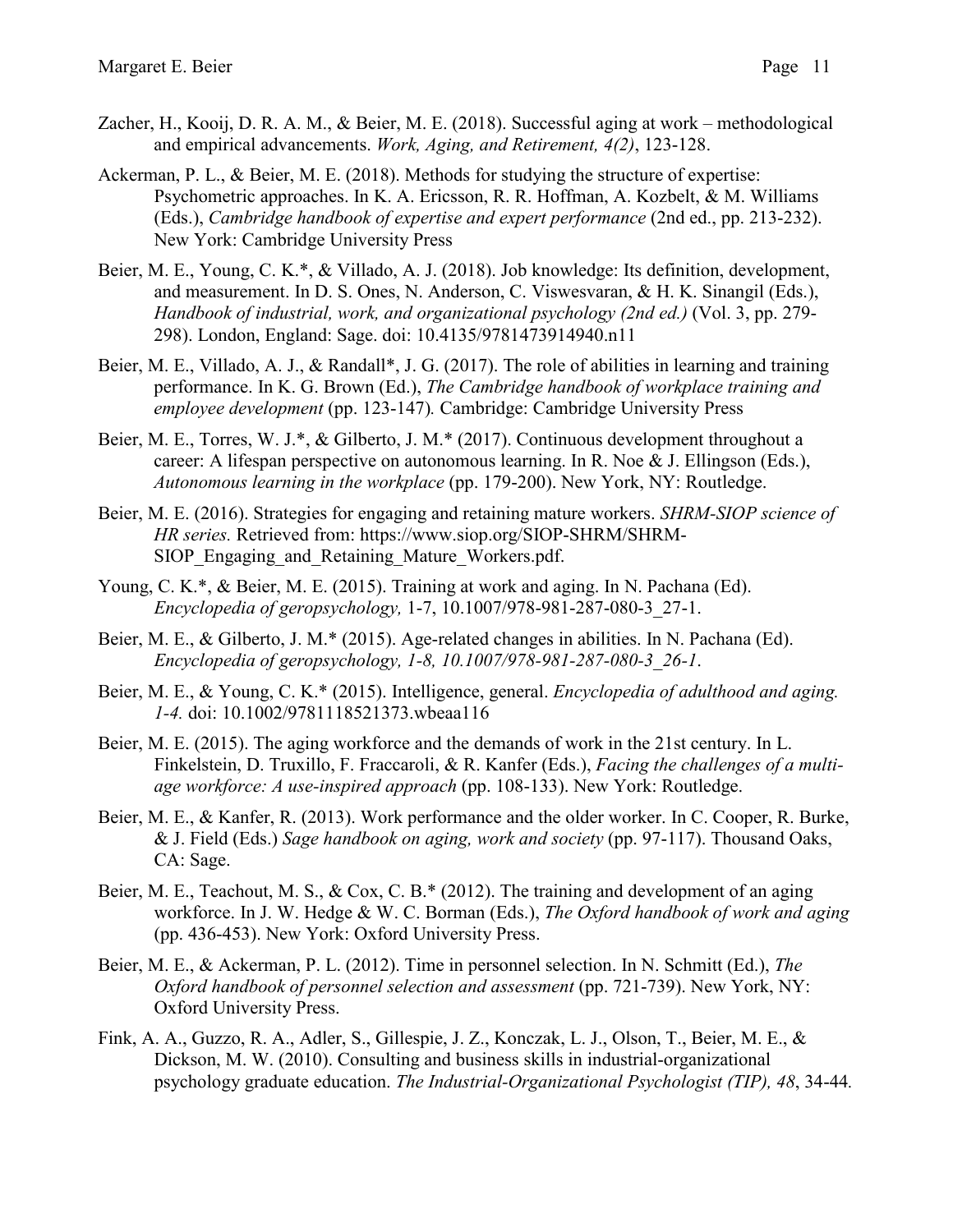- Beier, M. E., & Kanfer, R. (2010). Motivation in training and development: A phase perspective. In S. W. J. Kozlowski & E. Salas (Eds.), *Learning, training, and development in organizations: SIOP organizational frontiers series* (pp. 65-97)*.* New York, NY: Routledge Academic.
- Beier, M. E., & Rittmayer, A. D.\* (2009). Motivational factors in STEM: Interest and self-concept. In B. Bogue & E. Cady (Eds.), *Applying research to practice (ARP) resources.* Retrieved February 23, 2010 from [http://www.engr.psu.edu/AWE/ARPresources.aspx.](http://www.engr.psu.edu/AWE/ARPresources.aspx)
- Rittmayer, A. D.\*, & Beier, M. E. (2009). Self-efficacy in STEM. In B. Bogue & E. Cady (Eds), *Applying research to practice (ARP) resources.* Retrieved February 23, 2010 from [http://www.engr.psu.edu/AWE/ARPresources.aspx.](http://www.engr.psu.edu/AWE/ARPresources.aspx)
- Beier, M. E. (2008). Age and learning in organizations. In G. P. Hodgkinson & J. K. Ford (Eds.), *International Review of Industrial and Organizational Psychology*, *Vol. 23* (pp. 83-105). Chichester, UK: Wiley.
- Beier, M. E., & Ackerman, P. L. (2007). Cognitive abilities in personnel selection and testing. In F. T. Durso, R. S. Nickerson, S. T. Dumais, S. Lewandowsky, & T. J. Perfect (Eds.), *Handbook of applied cognition, second edition* (pp. 605-627). Chichester, UK: Wiley.
- Crook, A. E.\*, Miller, L. M., & Beier, M. E. (2007). Guided versus exploratory paths: Who chooses which path and why? In G. Richards (Ed.), *Proceedings of E-Learn 2007: World Conference on E-Learning in Corporate, Government, Healthcare, & Higher Education* (pp. 2432-2439). Chesapeake, VA: AACE.
- Ackerman, P. L., & Beier, M. E. (2006). Methods for studying the structure of expertise: Psychometric approaches. In K. A. Ericsson, N. Charness, P. J. Feltovich, & R. R. Hoffman (Eds.), *Cambridge Handbook of Expertise and Expert Performance* (pp. 147-165). New York, NY: Cambridge University Press.
- Ackerman, P. L., & Beier, M. E. (2004). Knowledge and intelligence. In O. Wilhelm & R. W. Engle (Eds.), *Handbook of Understanding and Measuring Intelligence* (pp. 125-139)*.* Thousand Oaks, CA: Sage.
- Ackerman, P., & Beier, M. E. (2003). Trait complexes, cognitive investment, and domain knowledge. In R. J. Sternberg & E. L. Grigorenko (Eds.), *The psychology of abilities, competencies, and expertise* (pp. 1-30). New York, NY: Cambridge University Press.

#### **Manuscripts Submitted for Publication**

\*Student collaborator

Beier, M. E., & Davenport, M. K.\* (2022). The psychology of working longer. *Revise and resubmit.*

- Young, C. K.\*, Kim, M. H.\*, Davenport, M. K.\*, Gilberto, J. M.\*, & Beier, M. E. (2022). A lifespan development perspective and meta-analysis on the relationship between age and organizational training. *Revise and resubmit.*
- O'Bryan, L., Segarra, S., Paoletti, J.\*, Zajac, S.\*, Beier, M. E., Sabharwal, A., Wettergreen, M., & Salas, E. (2022). The effect of individual differences on conversation dynamics within teams: An individual-based simulation model of conversational turn taking. [Manuscript submitted for publication].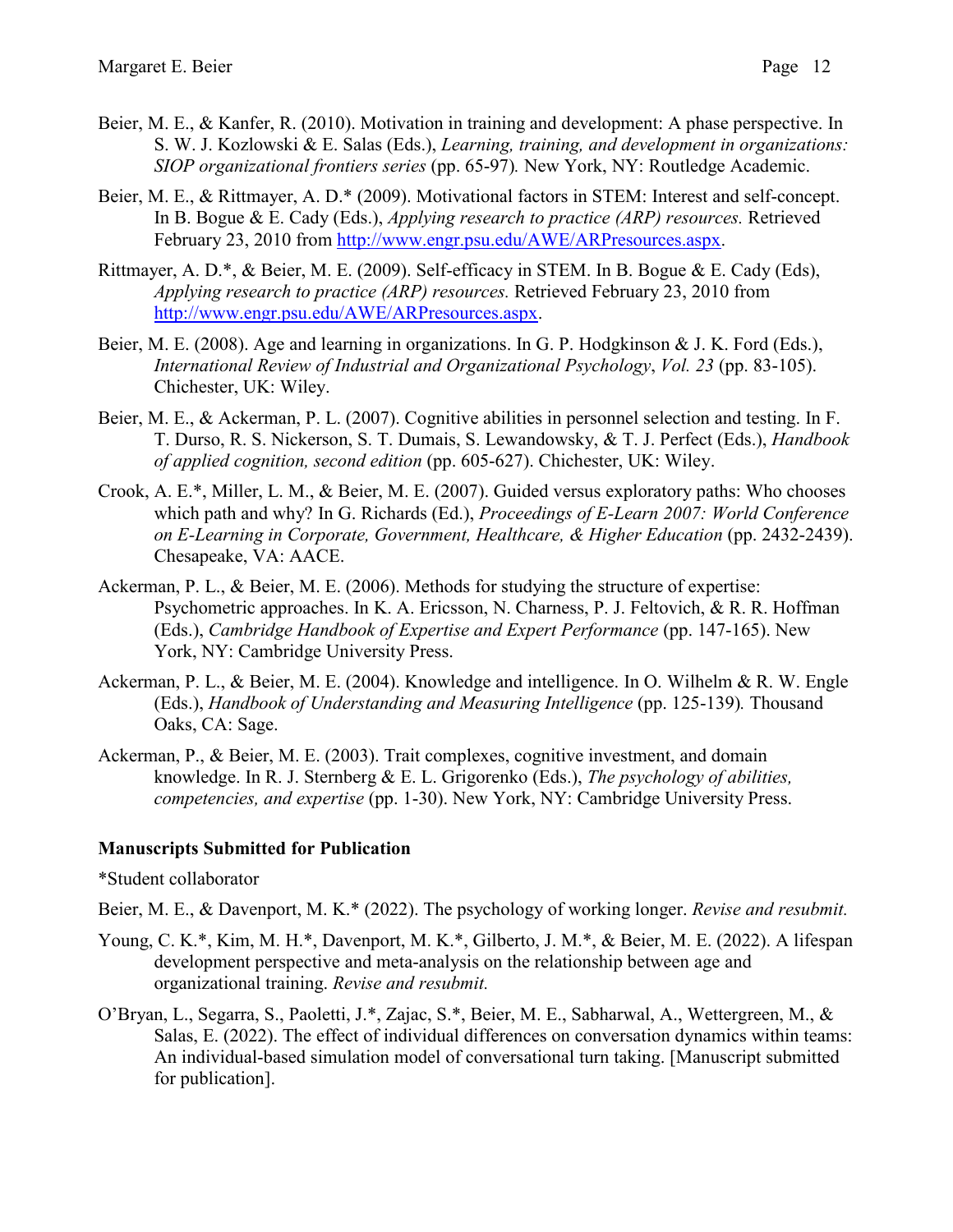Davenport, M. K., Ruffin, M. A., Oxendahl, T. A., McSpedon, M. R., & Beier, M. E. (2022). "Small" effects, big problems. [Manuscript submitted for publication].

### **Invited Talks**

- Beier, M. E. (2021, September). Implications of lifespan learning and development. Paper given at the Cognitive and Brain Health during Aging webinar sponsored by the Association of Retired Rice University Faculty.
- Beier, M. E. (2021, February). Big data and workforce training and development. Paper presented at the Workforce Science in the Big Data Era: Improving Measurement, Modeling and Meaning workshop sponsored by the Army Research Institute conducted virtually.
- Beier, M. E. (2021, January). The science of learning: Evidence-based approaches to create contexts where learners thrive. Rice University Center of Teaching Excellence Annual Symposium.
- Beier, M. E., & Davenport, M. K. (2019, November). The psychology of working longer. Harvard Center for Population and Development Studies.
- Beier, M. E. (2019, April). The future of work. Classroom Connect, the Association of Rice Alumni and the Susanne M. Glasscock School of Continuing Studies, Rice University, Houston, TX.
- Beier, M. E. (2019, February). Adult development and life's transitions. Distinguished alumna talk presented at the Georgia Institute of Technology, Atlanta, GA.
- Beier, M. E. (2018, January). Workplace aging and jobs in the  $21<sup>st</sup>$  century. Paper presented at the CREATE: Current and Emerging Trends in Aging and Work conference. Miami, FL.
- Beier, M. E. (2017, May). Industrial and Organizational Psychology and Predicting Success. Arête lecture at the High School for the Performing and Visual Arts, Houston, TX.
- Beier, M. E. (2017, April). Section discussant. The aging workforce and sustainable workplace around the world. Symposium presented at the 32<sup>nd</sup> Annual Conference of the Society for Industrial and Organizational Psychology.
- Beier, M. E. (2016, May). Section discussant. Cognition at work: A sample of graduate student research. Symposium presented at the 28th Annual Convention of the Association for Psychological Science, Chicago, IL.
- Beier, M. E., (2016, May). Section chair and discussant. Aging at work and retirement. Invited session at 28th Annual Convention of the Association for Psychological Science, Chicago, IL.
- Beier, M. E. (2016, January). Inside the undergraduate classroom: Instructor practices and barriers to implementing active learning strategies at Rice. Symposium at Rice University's Center for Teaching Excellence Workshop.
- Beier, M. E. (2015, June). Engineering self-efficacy: What it is, why it matters, and how to encourage it in engineering learning environments. An example training from the engineering inclusive teaching (EIT): Faculty professional development project. Paper presented at the WEPAN change leader forum. Denver, CO.
- Beier, M. E. (2015, March). Individual differences and adult intellectual development. Invited talk at Texas A&M University Individual Differences Brown Bag. College Station, TX.
- Beier, M. E., Lesko, J., & Amelink, C. (2014, October). Engineering self-efficacy: What it is, why it matters, and how to encourage it in engineering learning environments! [Webinar]. In Engineering Inclusive Teaching: Faculty Professional Development, Powered by WEPAN. Retrieved from https://www.wepan.org/page/SelfEfficacy.
- Beier, M. E. (2014, October). Predicting performance and attrition in a Massive Open Online Course. Rice University Psychology Department, I/O Area Colloquium. Houston, TX.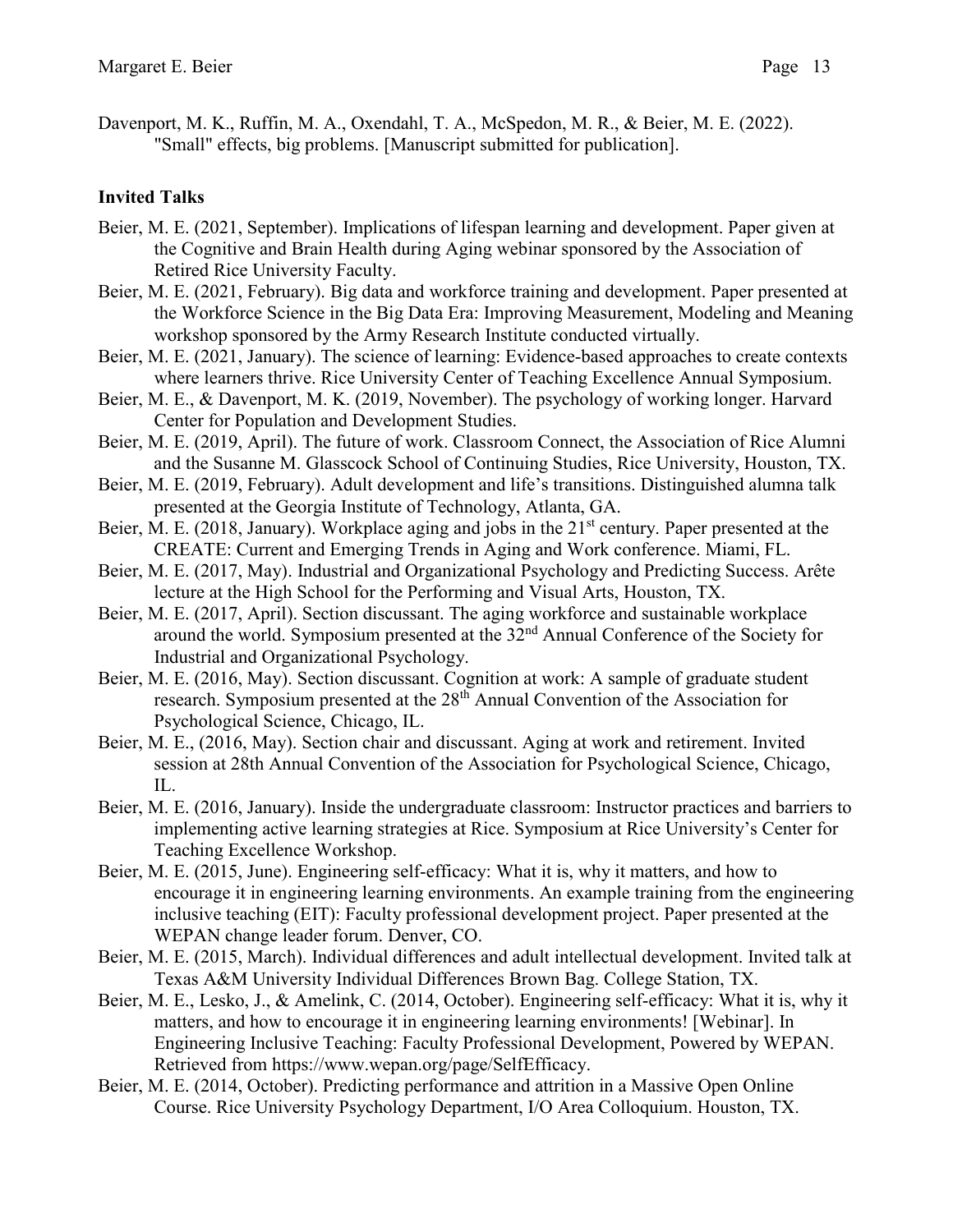- Beier, M. E. (2013, December). Learning throughout the lifespan: Considerations and research. Invited talk at Colorado State University, Psychology Department I/O Area Colloquium. Fort Collins, CO.
- Beier, M. E. (2012, May). Training an aging workforce: Research and considerations. Invited talk at Texas A&M University, Psychology Department, I/O Area Colloquium. College Station, TX.
- Beier, M. E. (2012, March). The balancing act in graduate school and beyond: Managing your research, your students, and your life. Rice University office of Graduate & Postdoctoral Studies Training Workshop, Houston, TX.
- Beier, M. E. (2010, September). Industrial and organizational psychology at Rice University: Applying psychological principles to the daily grind. Invited talk at Rice University Families Weekend Lecture Series, Houston, TX.
- Beier, M. E. (2008, October). Determinants of learning and development: Ability, personality, and age. Invited talk at Texas A&M University, Department of Psychology, Social area, College Station, TX.
- Beier, M. E. (2005, May). Age and work: Ability, knowledge, and performance. Invited talk at the meeting of the Houston Area Industrial and Organizational Psychology, Houston, TX.
- Beier, M. E. (2005, November). Adult development: The role and determinants of domain knowledge. Invited talk at Michigan State University, Department of Psychology.
- Beier, M. E. (2004, December). Adult development and domain knowledge. Invited talk at the University of Minnesota, Department of Psychology.
- Beier, M. E. (2004, October). Adult intellectual development. Invited talk at Texas A&M University, Department of Psychology, I/O area, College Station, TX.

# **Professional Activities**

Committee Member: Association for Psychological Science Election (Board Nomination) Committee. (2021-present) Search Committee Member: Editor, *Journal of Experimental Psychology: Applied* (2021- present) Committee Member: National Academy of Sciences: Consideration of Generational Issues in Workforce Management and Employment Practices (2019 – 2020) Committee Member: National Academy of Sciences; Science and Practice of Learning Committee  $(2015 - 2017)$ . Senior Fellow: Army Research Institute (2018 – 2020) Advisory Council: Work Science Center at Georgia Institute of Technology Advisory Board Member: LabX (National Academies of Sciences; 2016-2022) Associate Editor: *Journal of Research in Personality* (2021 – present) *Journal of Business and Psychology* (2021 – present) Consulting Editor: *Work, Aging, and Retirement* (2021 – present) Action Editor: Special Issue, *Personnel Psychology:* What's age got to do with it? (2020-2022) Action Editor: Special Issue, *Work, Aging, and Retirement* on successful aging at work (2017) Editorial Boards: *Human Performance Journal of Applied Psychology (2016 – 2021) Journal of Experimental Psychology: Applied (2008-2013) Personnel Psychology Psychological Bulletin* Ad Hoc Reviewer: *American Psychologist*, *Archives of Scientific Psychology*, *British Journal of Psychology; Contemporary Educational Psychology; Current Directions in*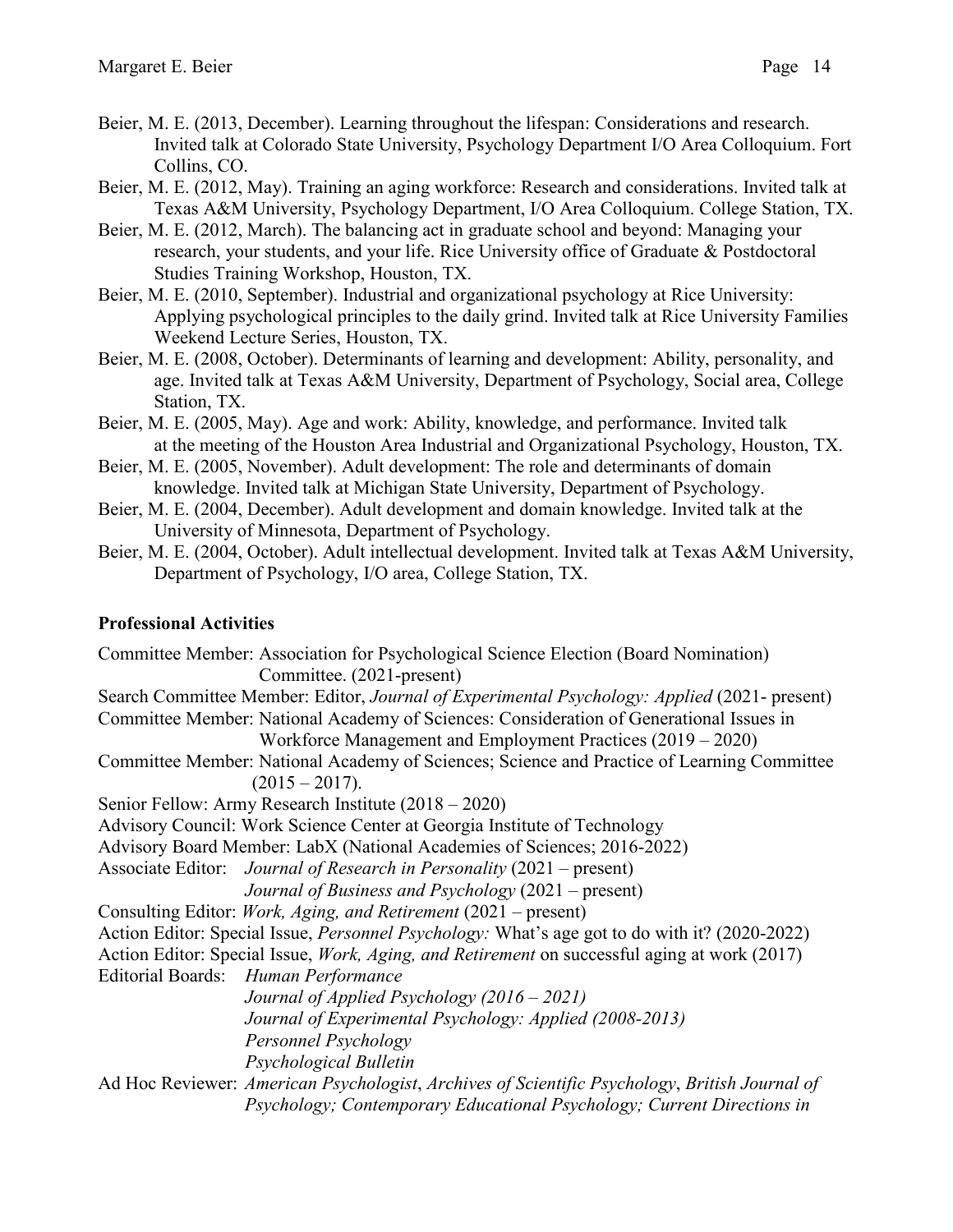*Psychological Science; Educational Psychology; European Journal of Work and Organizational Psychology; Experimental Aging Research; Human Performance; Industrial and Organizational Psychology: Perspectives on Science and Practice; Journal of Aging Research; Journal of Applied Psychology; Journal of Applied Social Psychology; Journal of Experimental Psychology: Applied; Journal of Experimental Psychology: Learning, Memory, and Cognition; Journal of Managerial Studies; Journal of Memory and Language; Journals of Gerontology: Personnel Assessment and Decisions: Psychological Sciences; Learning and Individual Differences; Memory & Cognition; Organizational Behavior and Human Decision Processes; Personality and Individual Differences; Psychological Science; Psychology & Aging; Psychology & Health; Psychonomic Bulletin & Review; Sex Roles; Social Science & Medicine; Work, Aging, and Retirement* Reviewer: NIMH Special Emphasis Panel for review of the Minority Research Infrastructure Program (M-RISP), October, 2005 Reviewer: NIH STEM Challenge Grants, June, 2009 SIOP Conference program reviewer, 2005, 2008, 2009, 2010, 2014, 2015, 2016 SIOP Consulting and Business Training Assessment Committee, 2008 – 2010 SIOP Program Committee (Reviewer Recruitment Committee), 2006 SIOP Reviewer for the Owens Scholarly Achievement Award for the best I/O article 2010-2015 SIOP Joyce and Paul Thayer fellowship award committee, 2012 - 2015 FAA workshop on entry and retirement age for air traffic controllers, December, 2010 Reviewer: National Research Fund (Luxembourg) dissertation grant proposal review for *Aides à la Formation-Recherche* (AFR), 2012 Reviewer of grant applications for the Israel Science Foundation (ISF), March, 2012 Reviewer: NIH, National Institute of General Medical Science (NIGMS), Special emphasis panel for Interventions RFA. March, 2013 Conference co-organizer (with Mikki Hebl) for the Academic Women Working to Make a Difference Conference, a meeting of the SIOP Women Fellows, at Rice University, April, 2013 Reviewer: NASA, Space Technology Research Fellowship. February, 2014 Reviewer: NIH, National Institute of General Medical Science (NIGMS), Special emphasis panel for Interventions RFA. March, 2014 Sloan Research Network on Aging & Work, Founding Member Reviewer, Programme Officer Vidi Social Sciences, The Netherlands Organisation for Scientific Research (NWO); 2015 Reviewer, Sloan Foundation Grant Program, 2015 SIOP at APS conference planning committee, 2015 SIOP Scientific Advisory Committee (SAC), 2015 SIOP at APS committee chair in training, 2016 SIOP at APS committee chair, 2017 - 2019 SIOP Early Career Contribution Award: Science. Review panel (2016 – 2017) Reviewer: NIH: Risk, prevention, and health behavior small business panel. June, 2018. Conference organizer for the Scientia Small Conference, Work in the  $21<sup>st</sup>$  Century, Automation,

Workers, and Society. February 13-14, 2020. https://scientia.rice.edu/scientia-smallconference-2020.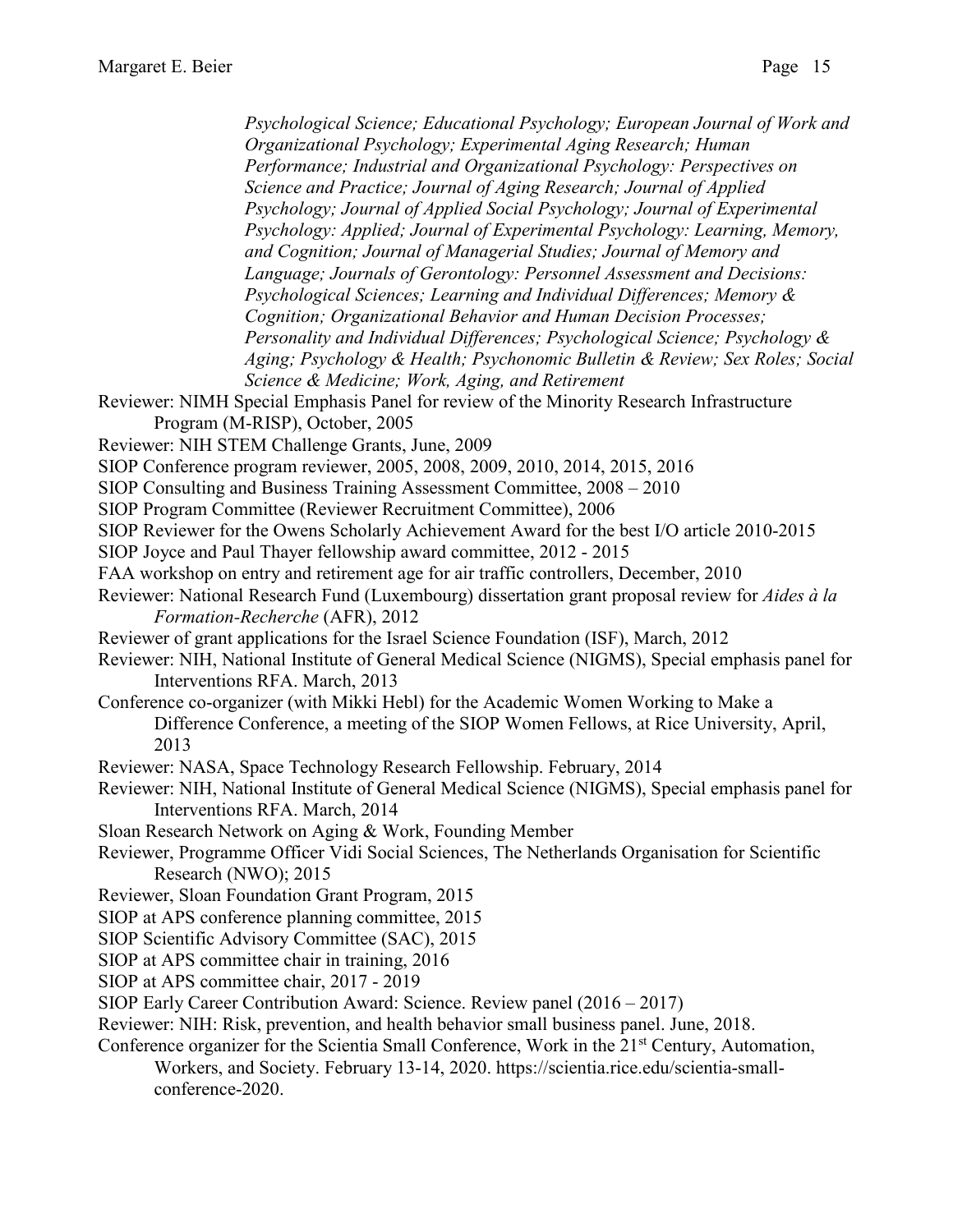- Review Panel: NIH: Small business: Psycho/neuropathology lifespan development, STEM education panel. July, 2020.
- Review Panel for the US Army Research Institute Foundational Science Research in Behavioral and Social Science Unit. October – December, 2020.
- Report Reviewer: Committee on Population at the National Academies of Sciences, Engineering, and Medicine report on the aging workforce (May, 2021)
- Report Reviewer: National Academies of Sciences, Board on Science Education: Imagining the Future of Undergraduate STEM Education Symposium Proceedings (August, 2021)
- Report Reviewer: National Academies of Sciences, Committee on Evidence to Advance Reform in the Global Security and Justice Sectors (October, 2021)

#### **Professional Societies**

Adult Development and Aging (APA, Division 20) American Psychological Association Applied Experimental and Engineering (APA, Division 21) Association for Psychological Science (Fellow) Association for Research in Personality International Society for the Study of Individual Differences Society for Industrial and Organizational Psychology (APA, Division 14; Fellow)

### **Courses**

Graduate Foundations of Industrial and Organizational Psychology Graduate Personnel Selection Graduate Seminar in Special Topics: Applied Psychology and Aging Graduate Seminar in Special Topics: Training Graduate Seminar in Special Topics: Skill Acquisition Undergraduate Industrial and Organizational Psychology Undergraduate Personality Theory and Research Undergraduate Research Methods Undergraduate Psychological Testing

### **Major University Positions and Departmental Service**

Associate Chair – Department of Psychological Sciences, Rice University (2021 – present) Area head – Industrial and Organizational Psychology, Rice University (2004 – 2008; 2014 – 2016) Director, Masters of Social Policy Evaluation (2019 – present) Scientia Committee (July, 2021 – present) Committee Chair: Bylaws Committee, Department of Psychological Sciences (2021- present) Search Committee Member, Department of Psychological Sciences, Assistant Professor of Human Factors (2022) Faculty Affiliate, Texas Policy Lab (2018 – present) Rice University Committee on Examinations and Standing (2013 – 2015; 2020 - present) Chair, Faculty Advisory Board, Doerr Institute for New Leaders, Rice University (2019 – 2022) Residential College Magister, McMurtry College (2015 – 2020) Senior Fellow: Rice Academy of Fellows, 2018 - 2022 Committee Member, Faculty Senate Grievance Committee, Rice University (2020)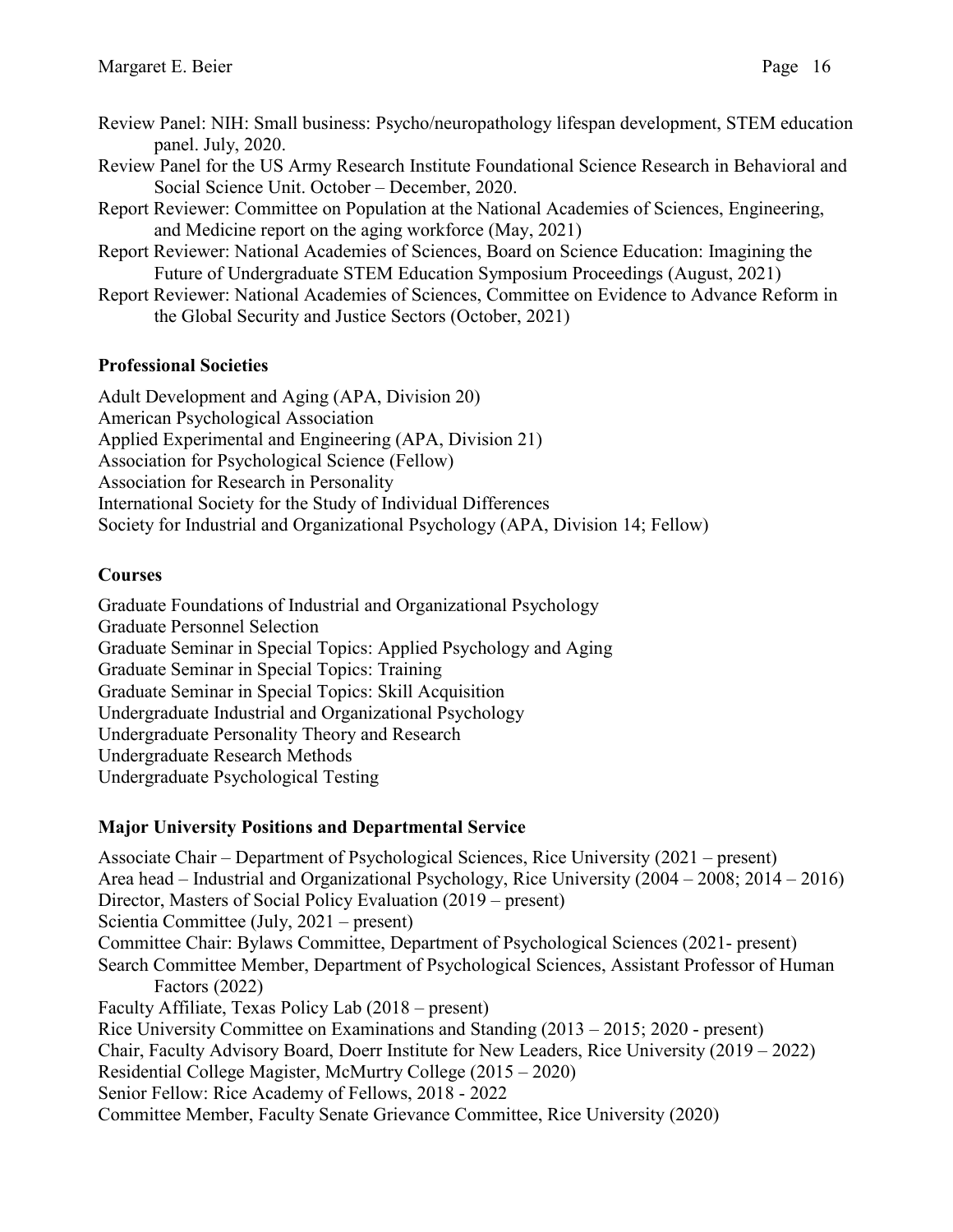Committee Member, Faculty Awards Committee, Rice University (2018, 2019). Committee Member, Faculty Advisory Committee, Social Science Research Institute (2017-2019) Faculty Advisory Board, Doerr Institute for New Leaders, Rice University (2017-2019). Search Committee Member, Magister Selection for Brown College (2017) Search Committee Member, Department of Psychology, Assistant Professor of I/O (2017) Search Committee Member, Department of Psychology, Associate Professor of Cognitive and Affective Neuroscience (2017). Search Committee Member, Department of Psychological Sciences, Assistant Professor in Human Factors (2021) Committee Member, Provost ad hoc committee on credit threshold approvals (2017). Rice University DeLange Conference steering committee, Human, Machines, and the Future of Work (December, 2015 – December 2016) Colloquium committee psychology department (2004 – 2016) Provost ad-hoc committee on the Student Survey of Sexual Assault (2014) and the Student Climate Survey (2015) Provost search committee (2014) Faculty senate ad hoc committee on Ombudperson (2014 – 2015) Faculty senate ad hoc committee on e-learning (2012 – 2013) Rice University Admissions Committee (2005 – 2010). Baker College Associate (2004 – 2015). Divisional Advisor for Social Sciences, Baker College (2005 – 2015).

### **Community Outreach**

- Work, well-being, and the future of work. Session of the course, The Future of Work, as part of the Glasscock School of Continuing Studies, Rice University. April, 2018.
- Assessing the effectiveness of a mindful arts program in Houston Independent School District. In collaboration with the Hope Project (Hope Stone Inc., http://hopestoneinc.org/).

#### **Presentations**

- O'Bryan, L. R., Oxendahl T. A., Beier, M. E., & Sabharwal, A. (2021) Communication and the emergence of collective intelligence in virtual teams. Paper presented at the  $33<sup>rd</sup>$  Annual Convention of the Association for Psychological Science Convention. Virtual Conference.
- Sutton, R., Beier, M. E., & Davenport, M. K. (2021, May). *Generativity and Agency: Do gender and age matter?* Poster presented at the 33rd Annual Convention of the Association for Psychological Science, Virtual Convention.
- Tippins, N., Kalleberg, A., Wang, M., Beier, M. E., & Childers, C. (2021, May). Are generational categories meaningful distinctions for workforce management? Paper presented at the Population Across America (PAA) Annual Meeting. Virtual Conference.
- Beier, M. E. (2021, April). Non-g-ocentric models of cognitive abilities and their relevance to I-O psychology. Panel discussion at the 36<sup>th</sup> Annual Conference of the Society for Industrial and Organizational Psychology. Virtual Conference.
- Beier, M. E. (2021, April). Teaching cultural differences in cognitive test scores: Challenges and best practices. Panel discussion at the 36<sup>th</sup> Annual Conference of the Society for Industrial and Organizational Psychology. Virtual Conference.
- Beier, M. E. (2021, April). Training an aging workforce. Paper presented as part of an Ignite session, Obstacle or Opportunity for the Future of Work: The Age-Diverse Workforce, at the 36<sup>th</sup>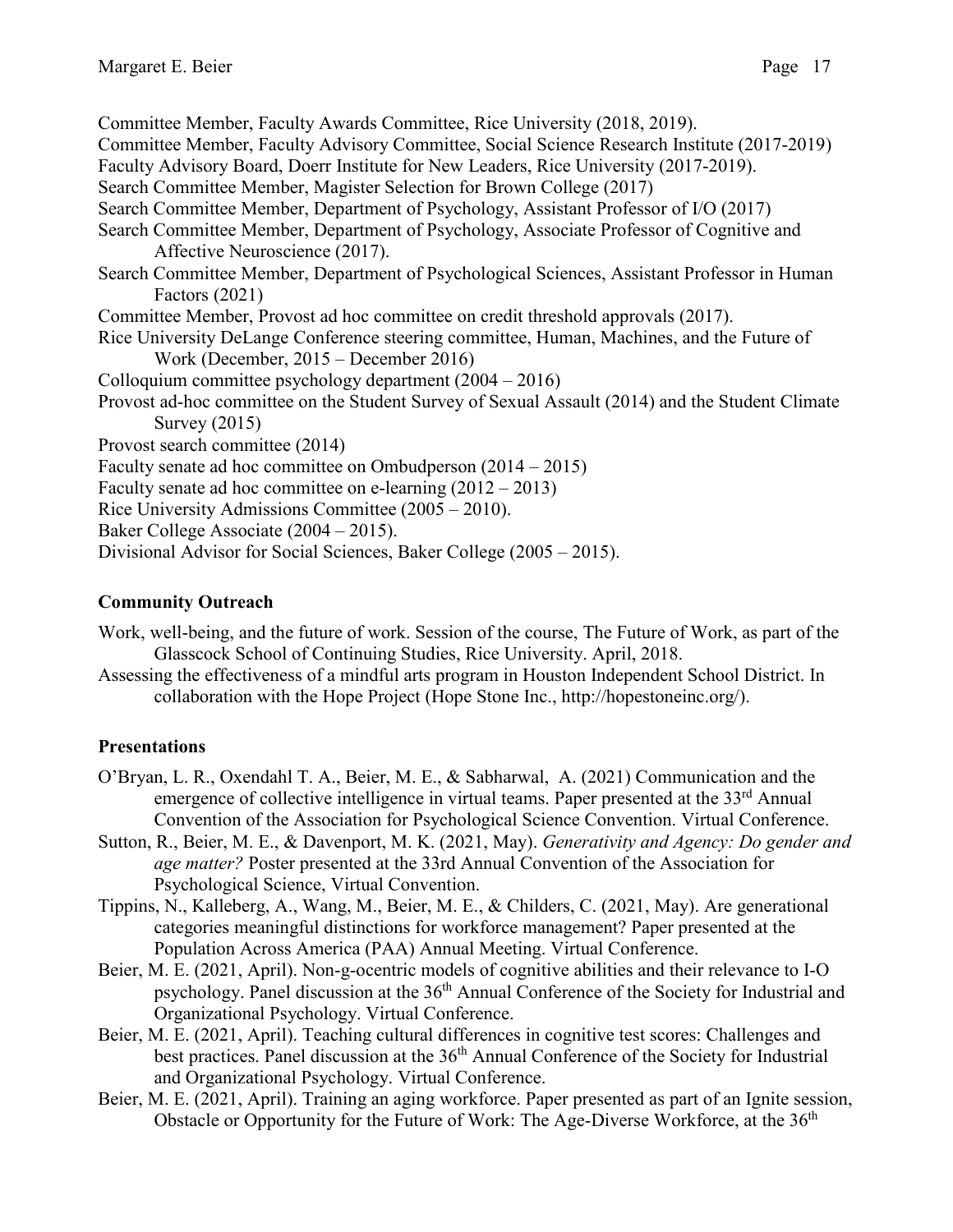Annual Conference of the Society for Industrial and Organizational Psychology. Virtual Conference.

- Davenport, M. K., Beier, M. E., Wang, S., Hanks, A. R., & Crook, A. E. (2021, April). Examining the self-regulatory mechanisms underlying age differences in the effectiveness of error management training. Paper presented at the 36th Annual Conference of the Society for Industrial and Organizational Psychology. Virtual Conference.
- Davenport, M. K., & Beier, M. E. (2021, April). Age differences in strategy use during reskilling. Paper presented at the 36th Annual Conference of the Society for Industrial and Organizational Psychology. Virtual Conference.
- Kim, M. H., & Beier, M. E. (2020, June). Perceived work environment, job characteristics, jobrelated mental health: How they change and interact across the working lifespan in a 19-Year longitudinal study. Poster presented at the 35<sup>th</sup> Annual Conference of the Society for Industrial and Organizational Psychology. Virtual Conference.
- Davenport, M. K., & Beier, M. E. (2020, May). Who anticipates working longer? Applying the job demands-resources model to predict retirement intentions. Poster accepted for the 32<sup>nd</sup> Annual Convention of the Association for Psychological Science. Chicago, IL. (Conference canceled).
- Beier, M. E., Gilberto, J. M., & Davenport, M. K. (2019, July). Personality, health, wealth, and subjective well-being: Testing an integrative model with retired and working older adults. Poster presented at the 2019 Conference of the International Society for the Study of Individual Differences. Florence, Italy.
- O'Bryan, L., Cao, J., Torres, W. J., Sabharwal, A., & Beier, M. E. (2019, May). Objective measurement of individual-level communication behaviors underlying interactions within diverse teams. Poster presented at the 31<sup>st</sup> Annual Convention Association for Psychological Science. Washington, D. C.
- Torres, W. J., Gilberto, J. M., Beier, M. E., Cockerham, M., & Motowidlo, S. J. (2019, May). Work experience as a moderator of the relationship between prosocial knowledge and job performance. Poster presented at the 31<sup>st</sup> Annual Convention Association for Psychological Science. Washington, D. C.
- Kim, M. H. J., Hanks, A. R., & Beier, M. E. (2019, April). How vocational interest influences career trajectories in an eleven-year longitudinal study. Paper presented at the 34<sup>th</sup> Annual Conference of the Society for Industrial and Organizational Psychology. Washington, DC.
- Ghandour, L., Beier, M. E., Kim, M. H. J. (2019, April). Image theory as a model of vocational fit. Paper presented at the 34<sup>th</sup> Annual Conference of the Society for Industrial and Organizational Psychology. Washington, DC.
- Torres, W. J., Cao, J., Zajac, S. A., Paoletti, J., Reyes, D. L., Beier, M. E., Sabharwal, A., & Salas, E. (2019, April). Objective measurement of conversational interactions in design teams. Poster presented at the 34<sup>th</sup> Annual Conference of the Society for Industrial and Organizational Psychology. Washington, DC.
- Bradford, B. C., & Beier, M. E. (2019 April). Two-year psychological and STEM outcomes of a university STEM summer bridge program. Poster presented at the 34<sup>th</sup> Annual Conference of the Society for Industrial and Organizational Psychology. Washington, DC.
- Kim, M. H. J., Hanks, A. R., & Beier, M. E. (2019, April). The role of perceived values in STEM activities in improving STEM retention of URM students and women. Paper presented at the 34<sup>th</sup> Annual Conference of the Society for Industrial and Organizational Psychology. Washington, DC.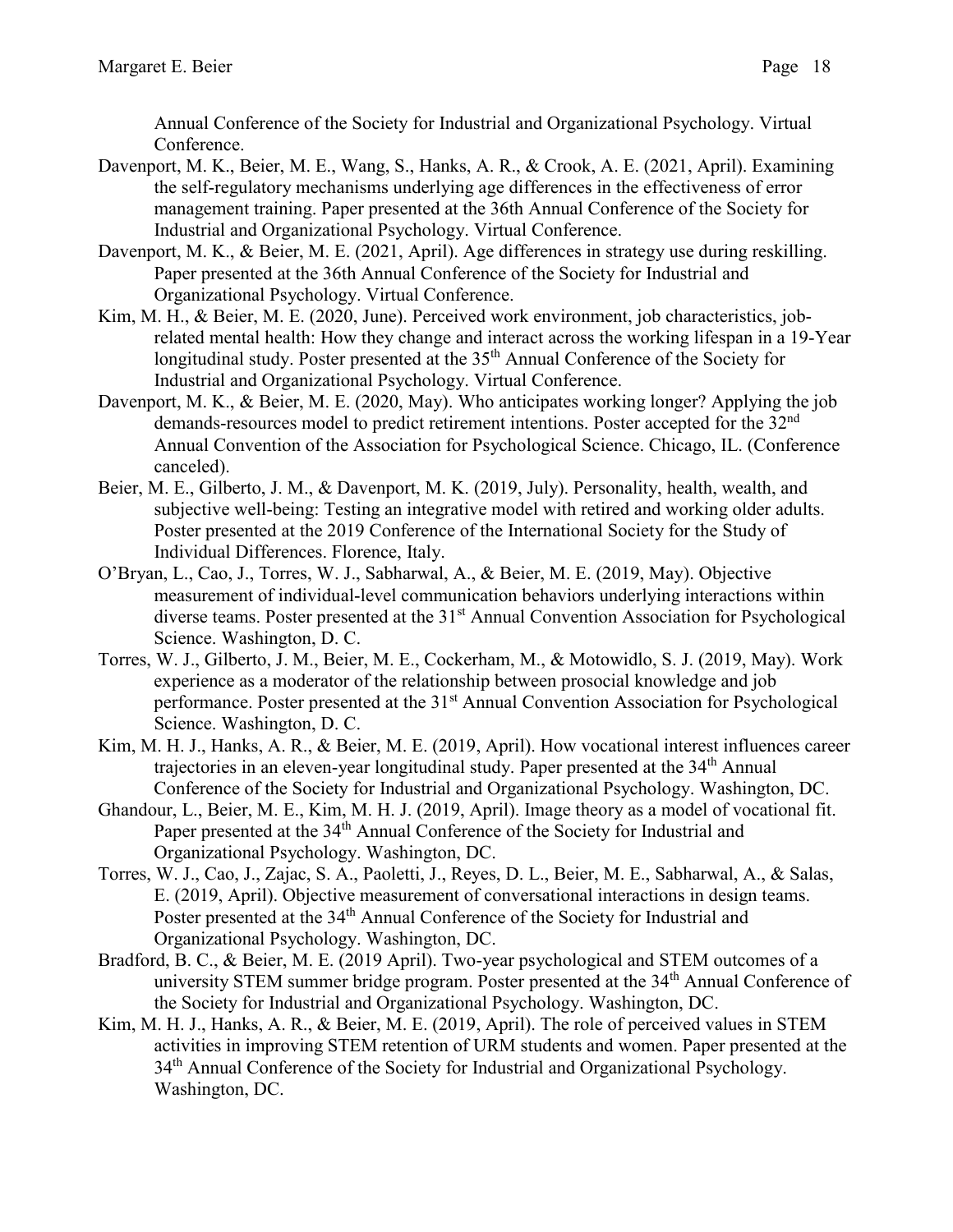- 
- Shaw, A., & Beier, M. E. (2019, April). Effects of time and material constraints on creativity. Poster presented at the 34<sup>th</sup> Annual Conference of the Society for Industrial and Organizational Psychology. Washington, DC.
- Shaw, A., & Beier, M. E. (2019, April). Development and validation of a videogame-based task for creativity. Poster presented at the 34<sup>th</sup> Annual Conference of the Society for Industrial and Organizational Psychology. Washington, DC.
- Torres, W. J., Beier, M. E., Fisher, G. G., & Wallace, L. E. (2018, May). Cognitive ability and demands fit on mental and learning work ability of older adults. Poster presented at the  $30<sup>th</sup>$ Annual Convention of the Association for Psychological Science. San Francisco, CA.
- Gilberto, J. M., & Beier, M. E. (2018, May). Post-retirement subjective well-being and retirement satisfaction: A gendered experience. Poster presented at the 30<sup>th</sup> Annual Convention of the Association for Psychological Science. San Francisco, CA.
- Bradford, B. C., Oswald, F. L., & Beier, M. E. (2018, May). A meta-analysis of STEM summer academic bridge programs. Poster presented at the  $30<sup>th</sup>$  Annual Convention of the Association for Psychological Science. San Francisco, CA.
- Kim, M. H., & Beier, M. E. (2018, May). The effect of authentic project-based learning on attitudes and career aspirations in STEM. Poster presented at the 30<sup>th</sup> Annual Convention of the Association for Psychological Science. San Francisco, CA.
- Beier, M. E. (2018, April). SIOP Select: Active aging at work: Implications for science and practice. Paper presented at the 33<sup>rd</sup> Annual Conference of the Society for Industrial and Organizational Psychology. Chicago, IL.
- Bradford, B. C., & Beier, M. E. (2018, April). High school experiences predict first-year college STEM outcomes. Poster presented at the 33<sup>rd</sup> Annual Conference of the Society for Industrial and Organizational Psychology. Chicago, IL.
- Beier, M. E., Torres, W. J., Fisher, G. G., & Wallace, L. E. (2017, November). Age and job fit: The effect of demand-ability fit on perceptions of work ability and retirement expectations. Poster presented at the 4<sup>th</sup> Age in the Workplace Small Group Meeting, Lüneburg, Germany.
- Beier, M. E. (2017, November). Knowledge is the older worker advantage, but what is knowledge? Poster presented at the 4<sup>th</sup> Age in the Workplace Small Group Meeting, Lüneburg, Germany.
- Beier, M. E., Kanfer, R., & LoPilato, A. (2017, June). The role of work-related personality traits in the decision to retire. Paper presented at the 5<sup>th</sup> Biennial Conference of the Association for Research in Personality. Sacramento, CA.
- Torres, W. J., & Beier, M. E. (2017, May). Measurement of adult intellectual development: Validity and reliability of a current events knowledge assessment. Poster presented at the 29<sup>th</sup> Annual Convention of the Association for Psychological Science, Boston, MA.
- Randall, J. G., & Beier, M. E. (2017, May). Mind wandering: Theoretical and empirical establishment of a nomological network. Poster presented at the 29<sup>th</sup> Annual Convention of the Association for Psychological Science, Boston, MA.
- Kim, M. H., & Beier, M. E. (2017, May). Impact of 'making' on retention in STEM fields. Poster presented at the 29<sup>th</sup> Annual Convention of the Association for Psychological Science, Boston, MA.
- Torres, W. J., Beier, M. E., & Gilberto, J. M. (2017, April). Well-being and retirement expectations: The role of activity variety. Poster presented at the 32<sup>nd</sup> Annual Conference of the Society for Industrial and Organizational Psychology, Orlando, FL.
- Gilberto, J. M., & Beier, M. E. (2017, April). Reducing the gender gap in STEM education using authentic projects. Paper presented at the 32nd Annual Conference of the Society for Industrial and Organizational Psychology, Orlando, FL.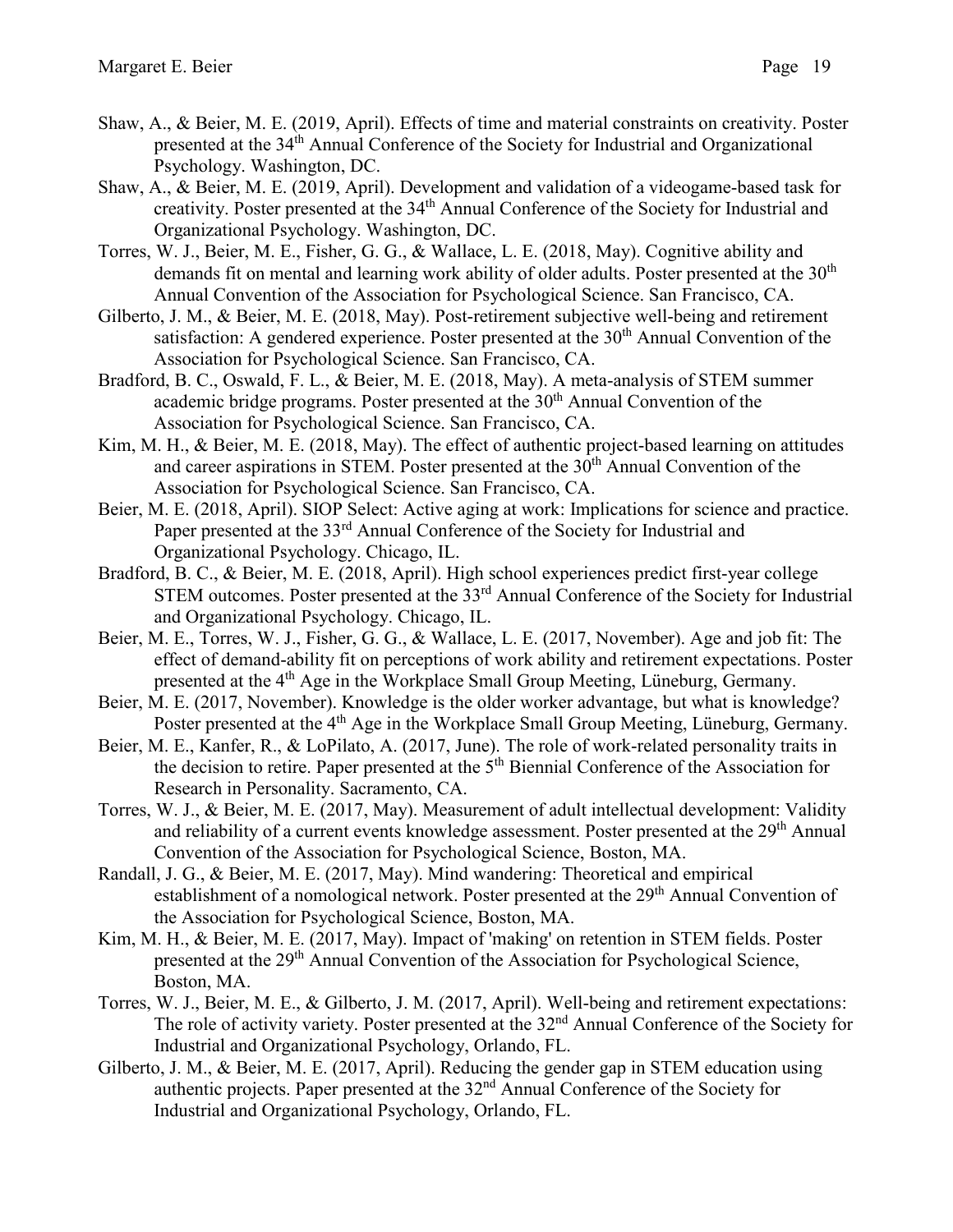- Torres, W. J., & Beier, M. E. (2017, April). Determinants of autonomous learning using investment theories of adult intelligence. Poster presented at the 32<sup>nd</sup> Annual Conference of the Society for Industrial and Organizational Psychology, Orlando, FL.
- Rivas, A. & Beier, M. E. (2017, January). Effect of previous knowledge and repeated testing on long-term retention of older and younger adults. Poster presented at the Dallas Aging & Cognition Conference, Dallas, TX.
- Rivas, A. & Beier, M. E. (2016, May). Role of context in a testing effect paradigm. Poster presented at the 28<sup>th</sup> Annual Convention of the Association for Psychological Science, Chicago, IL.
- Shields, A. N., & Beier, M. E. (2016, May). Occupational FTP predicts interest in training. Poster presented at the 28<sup>th</sup> Annual Convention of the Association for Psychological Science, Chicago, IL.
- Gilberto, J. M., & Beier, M. E. (2016, April). Subjective well-being in retirement: How personality moderates retirement satisfaction. Poster presented at the 31<sup>st</sup> Annual Conference of the Society for Industrial and Organizational Psychology, Anaheim, CA.
- Young, C. K., & Beier, M. E. (2016, April). Training and the workforce: Theoretical implications as workers age. Paper presented at the 31<sup>st</sup> Annual Conference of the Society for Industrial and Organizational Psychology, Anaheim, CA.
- Crook, A. E., & Beier, M. E. (2016, April). Assessing relations among prosocial knowledge, coping, and OCBs using SJTs. Paper presented at the 31<sup>st</sup> Annual Conference of the Society for Industrial and Organizational Psychology, Anaheim, CA.
- Torres, W. J., & Beier, M. E. (2016, April). Self-efficacy, self-concept, and persistence in STEM. Paper presented at the 31<sup>st</sup> Annual Conference of the Society for Industrial and Organizational Psychology, Anaheim, CA.
- Randall, J. G., Beier, M. E., & Villado, A. J. (2016, April). Working memory and mind wandering in task performance. Paper presented at the 31<sup>st</sup> Annual Conference of the Society for Industrial and Organizational Psychology, Anaheim, CA.
- Bishnoi, S., Léataud, V., Saterbak, A., Torres, J., Beier, M., Eich, L., Gilbertson, M., & Richards-Kortum, R. (2016, March). Sustaining excellence in research educational programs: Authentic research experiences throughout the curriculum. Poster presented at the Freshman Research Initiative (FRI) Biennial Conference, Austin, TX.
- Gilberto, J. M., & Beier, M. E. (2015, May). Effectiveness of active learning teaching strategies as indicated by course syllabi. Poster presented at the  $27<sup>th</sup>$  Annual Convention of the Association for Psychological Science, New York, NY.
- Ghandour, L., & Beier, M. E. (2015, May). Image theory as a model of vocational fit. Poster presented at the 27<sup>th</sup> Annual Convention of the Association for Psychological Science, New York, NY.
- Torres, W. J., Beier, M. E., & Ackerman, P. L. (2015, May). An exploration of trait complexes' influence on adult intellectual development. Poster presented at the 27<sup>th</sup> Annual Convention of the Association for Psychological Science, New York, NY.
- Beier, M. E. (2015, April). Aging and work issues: Research, best practices, and the future. Panel discussion at the 30<sup>th</sup> Annual Conference of the Society for Industrial and Organizational Psychology, Philadelphia, PA.
- Beier, M. E., Rixner, S., Warren, J., & Young, C. K. (2015, April). Massive open online course usage: Performance, attrition, and attitude change. Paper presented at the 30<sup>th</sup> Annual Conference of the Society for Industrial and Organizational Psychology, Philadelphia, PA.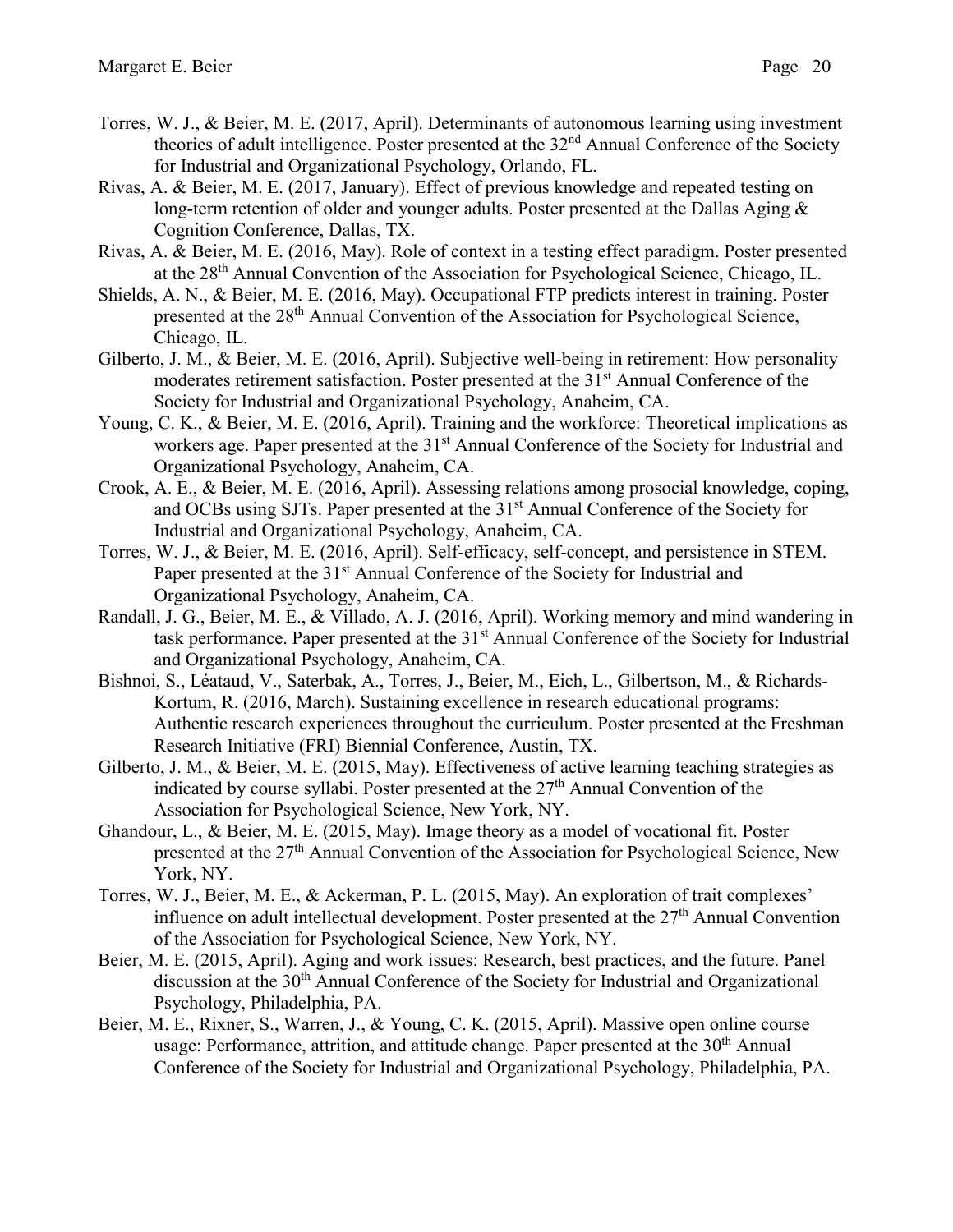- Young, C. K., & Beier, M. E., (2015, April). Integrating technology and training: New developments and frontiers (Young and Beier Chairs). Symposium presented at the 30<sup>th</sup> Annual Conference of the Society for Industrial and Organizational psychology, Philadelphia, PA.
- Davenport, M. E., & Beier, M. E. (2015, March). Retirement and subjective wellbeing: An investigation of the moderating effect of personality. Poster presented at the American Society on Aging, Aging in American Conference in Chicago, IL.
- Randall, J. G., & Beier, M. E. (2014, May). Mind wandering and mindfulness: Self-regulation at work (Randall & Beier Chairs). Symposium presented at the  $29<sup>th</sup>$  Annual Conference of the Society for Industrial and Organizational Psychology, Honolulu, HI.
- **Voted one of 15 most-favorite sessions form the SIOP 2014 post-conference survey.** Randall, J. G., & Beier, M. E. (2014, May). Examining task difficulty and mind wandering within resource allocation theory. Paper presented at the 29<sup>th</sup> Annual Conference of the Society for Industrial and Organizational Psychology, Honolulu, HI.
- Young, C. K., Ghandour, L., & Beier, M. E. (2014, May). The development of a measure of career orientation. Poster presented at the 29<sup>th</sup> Annual Conference of the Society for Industrial and Organizational Psychology, Honolulu, HI.
- Beier, M. E. (2014, May). Motivation for training and development: Considerations for an aging workforce. Paper presented at the 29<sup>th</sup> Annual Conference of the Society for Industrial and Organizational Psychology, Honolulu, HI.
- Beier, M. E. (2013, April). Combatting turnover through giving employees what they want. Panel discussion at the 28<sup>th</sup> Annual Conference of the Society for Industrial and Organizational Psychology, Houston, TX.
- Beier, M. E. (2012, April). Session Discussant. Teaching older learners new tricks: Adapting training for older learners. Symposium presented at the 27<sup>th</sup> Annual Conference of the Society for Industrial and Organizational Psychology, San Diego, CA.
- Martin, M., Beier, M. E., & Motowidlo, S. J. (2012, April). Situational judgment tests: Relationships with emotional intelligence, interests, and personality. Interactive poster session presented at the 27th Annual Conference of the Society for Industrial and Organizational Psychology, San Diego, CA.
- Beier, M. E. (2011, May). Personalized training: Age, personality, and ability considerations. Paper presented at the Jacobs Center for Lifelong Learning Conference on Personalized Aging, Jacobs University, Bremen, Germany.
- Beier, M. E. (2011, April). Ability, personality, and motivational influences on aging and work. Symposium presented at the  $26<sup>th</sup>$  Annual Conference of the Society for Industrial and Organizational Psychology, Chicago, IL.
- Beier, M. E., Wang, S., Hanks, A. R., & Crook, A. E. (2011, April). Designing training for different types of learners: Age matters. Paper presented at the  $26<sup>th</sup>$  Annual Conference of the Society for Industrial and Organizational Psychology, Chicago, IL.
- Hanks, A. R., & Beier, M. E. (2011, April). The evaluation and effects of workplace shock experiences. Poster presented at the 26<sup>th</sup> Annual Conference of the Society for Industrial and Organizational Psychology, Chicago, IL.
- Crook, A. E, Beier, M. E., Cox, C. B., Kell, H. J., & Hanks, A. R. (2011, April). A single-response situational judgment test: Validity and relationship with personality. Interactive poster presented at the 26th Annual Conference of the Society for Industrial and Organizational Psychology, Chicago, IL.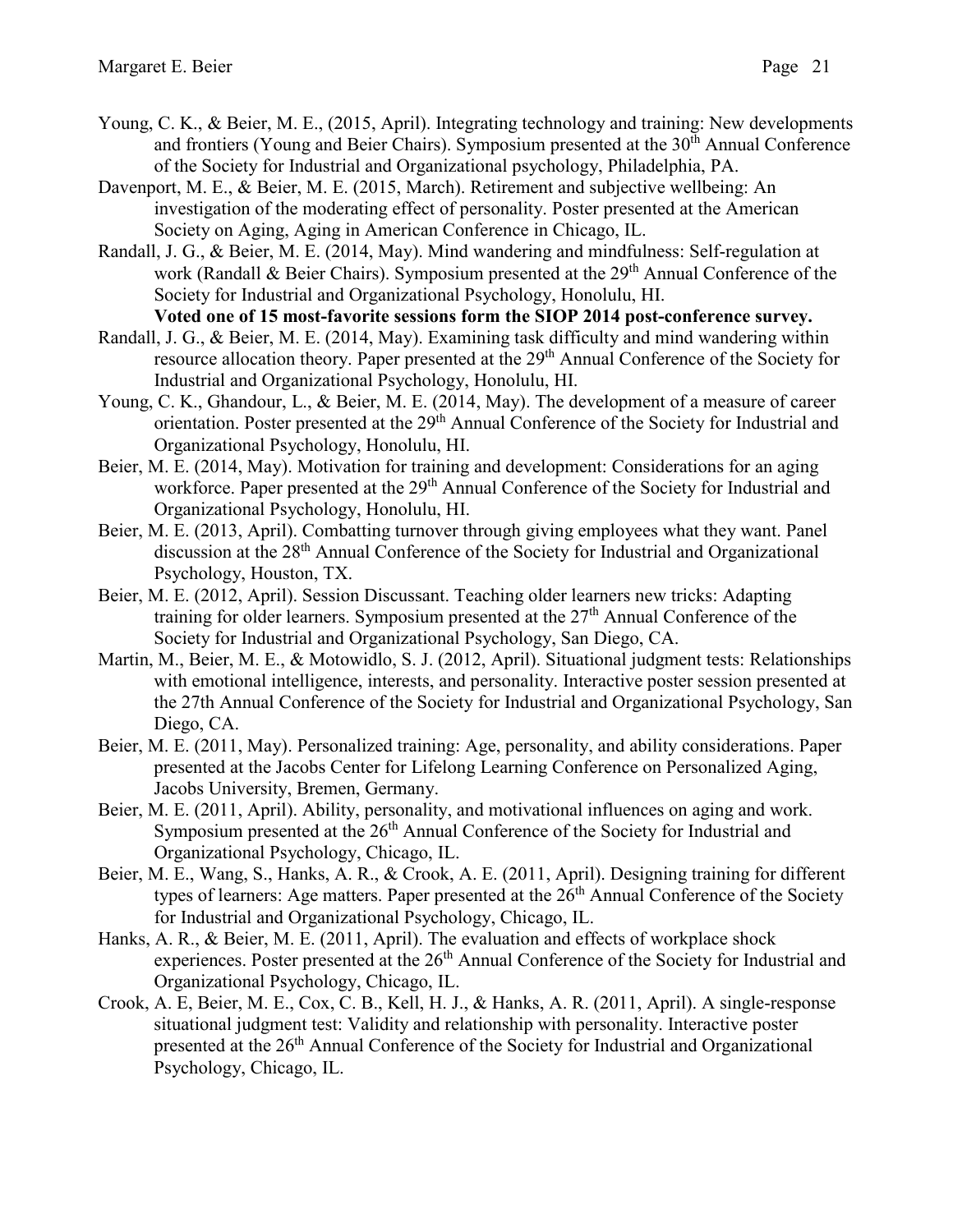- Cox, C. B. & Beier, M. E. (2011, January). Supervisors' actual and relative ages predict performance evaluations via attributions for poor performance. Poster session presented at the 12th Annual Conference for the Society of Personality and Social Psychology, San Antonio, TX.
- Cox, C. B., & Beier, M. E. (2010, August). Too old to train or punish: Exploring the effects of age on causal attributions. Paper presented at the 70<sup>th</sup> Academy of Management Annual Meeting, Montreal, Canada.
- Wang, S., & Beier, M. E. (2010, May). Who chokes under pressure? Poster presented at the  $22<sup>nd</sup>$ Annual Convention of the Association for Psychological Science, Boston, MA.
- Beier, M. E., & Beal, D. J. (2010, April). The importance of job characteristics in the relation between age and job performance. Paper presented at the 25<sup>th</sup> Annual Conference of the Society for Industrial and Organizational Psychology, Atlanta, GA.
- Fink, A., Guzzo, R., Adler, S., Gillespie, J. Z., Konczak, L., Olson, T., Beier, M. E., & Dickson, M. (2010, April). Educating I/O psychologists for consulting and business: A skills-based perspective. Paper presented at the 25<sup>th</sup> Annual Conference of the Society for Industrial and Organizational Psychology, Atlanta, GA.
- Beier, M. E., & Rittmayer, A. D. (2009, November). Predictors of commitment and success of STEM majors. Paper and poster presented at the ADVANCE research symposium at Rice University, Houston, TX.
- Crook, A. E., Kell, H. J., & Beier, M. E. (2009, May). Helping behavior among students: Who chooses to help and who receives help? Poster presented at the 21st Annual Convention of the Association for Psychological Science, San Francisco, CA.
- Wang, S., Beier, M. E., & Watkins, M. J. (2009, May). Demonstrating semantic priming without using primes. Poster presented at the  $21<sup>st</sup>$  Annual Convention of the Association for Psychological Science, San Francisco, CA.
- Crook, A. E., Kell, H. J., Cox, C. B., & Beier, M. E. (2009, April). SJTs used as training content: Validation with a field sample. Poster presented at the 24<sup>th</sup> Annual Conference of the Society for Industrial and Organizational Psychology, New Orleans, LA.
- Motowidlo, S. J., & Beier, M. E. (2009, April). Implicit trait policies, job experience, and the scoring of SJTs. Paper presented at the 24<sup>th</sup> Annual Conference of the Society for Industrial and Organizational Psychology, New Orleans, LA.
- Beier, M. E., Crook, A. E., & Campbell, M. (2008, December). Ability and non-ability determinants of knowledge structure development. Paper presented at the Ninth Annual Conference of the International Society of Intelligence Researchers, Atlanta, GA.
- Cox, C. B., & Beier, M. E. (2008, August). Framing training to increase interest: Effects of efficacy and goal orientation. Paper presented at the  $68<sup>th</sup>$  Academy of Management Annual Meeting, Anaheim, CA.
- Cox, C. B., Kell, H. J., & Beier, M. E. (2008, May). Predicting success in teaching math: The role of knowledge, pedagogy, and classroom environment. Poster presented at the 20<sup>th</sup> Annual Convention of the Association for Psychological Science, Chicago, IL.
- Crook, A. E., Miller, L. M., & Beier, M. E. (2008, May). Learner control over path structure in elearning environments: Learning and attitudinal outcomes. Poster presented at the 20<sup>th</sup> Annual Convention of the Association for Psychological Science, Chicago, IL.
- Rittmayer, A. D., & Beier, M. E. (2008, May). Commitment and success in science, technology, engineering, and mathematics: Exploring gender, self-efficacy, and experiences as predictors. Poster presented at the 20<sup>th</sup> Annual Convention of the Association for Psychological Science, Chicago, IL.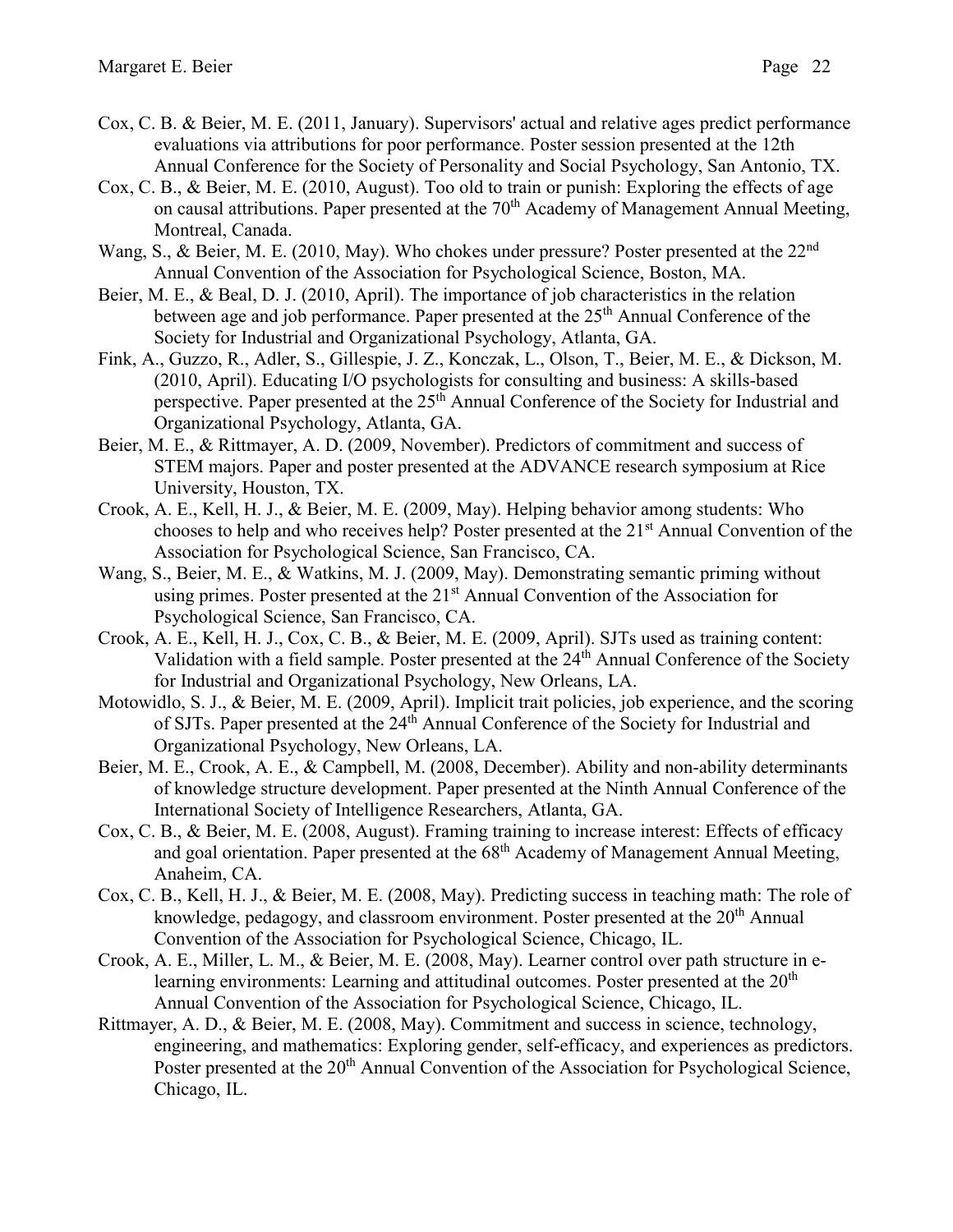- Beier, M. E. (2008, April). Frontier Series Learning, Training, and Development in Organizations. Panel presented at the 23<sup>rd</sup> Annual Conference of the Society for Industrial and Organizational Psychology, San Francisco, CA.
- Cox, C. B., & Beier, M. E. (2008, February). Why Do They Do It: Perceived Rewards of Training Predict Interest in Training and Development. Poster presented at the 16<sup>th</sup> Annual Mid-Winter Conference of the Society of Consulting Psychology, Austin, TX.
- Barron, L. G., Motowidlo, S. J., Beier, M. E., Kantrowitz, T., Holladay, C. L., & Engells, T. E. (2007, April). SME trait effectiveness disagreement in situational judgment test scoring. Poster presented at the 22<sup>nd</sup> Annual Conference of the Society for Industrial and Organizational Psychology, New York, NY.
- Beier, M. E., & Campbell, M. (2007, April). Age and Learning in Technology Training. Paper presented at the 22nd Annual Conference of the Society for Industrial and Organizational Psychology, New York, NY.
- Madera, J., Turner, S. L., Hardigree, A., & Beier, M. E. (2006, May). Effects of training utility perceptions and organizational support on transfer. Poster presented at the 21<sup>st</sup> Annual Conference of the Society for Industrial and Organizational Psychology, Dallas, TX.
- Campbell, M., & Beier, M. E. (2006, May). Examining knowledge structure development and predictors of performance. Poster presented at the 21<sup>st</sup> Annual Conference of the Society for Industrial and Organizational Psychology, Dallas, TX.
- King, E. B., Beier, M. E., Matusik, S. E., George, J. M., & Hebl, M. (2006, May). Influence of volitional arrangements and personality on attitudes and performance. Poster presented at the 21st Annual Conference of the Society for Industrial and Organizational Psychology, Dallas, TX.
- Hardigree, A., Beier, M. E., & Beal, D. J. (2006, May). Meta-analysis of age/job performance relation: Is job complexity a moderator? Interactive poster presented at the  $21<sup>st</sup>$  Annual Conference of the Society for Industrial and Organizational Psychology, Dallas, TX.
- Beier, M. E., & Ackerman, P. L. (2006, May). Age, prior knowledge, and personality in learning. Interactive poster presented at the 21<sup>st</sup> Annual Conference of the Society for Industrial and Organizational Psychology, Dallas, TX.
- Beier, M. E., & Ackerman, P. L. (2005, April). Age, prior knowledge, ability, and learning: Implications for training design. Poster presented at the 20<sup>th</sup> Annual Conference of the Society for Industrial and Organizational Psychology, Los Angeles, CA.
- Ackerman, P. L., & Beier, M. E. (2004, November). Convergent and discriminant characteristics of working memory and intelligence. Paper presented at the 45<sup>th</sup> Annual Meeting of the Psychonomic Society, Minneapolis, MN.
- Ackerman, P. L., Beier, M. E., & Boyle, M. O. (2003, July). Working memory within a nomological network of cognitive and perceptual speed abilities. In P. C. Kyllonen's (Chair), *New developments concerning the relations between working memory and intelligence.* Symposium conducted at the 11<sup>th</sup> Biennial Meeting of the International Society for the Study of Individual Differences, Graz, Austria.
- Beier, M. E., Boyle, M. O., & Ackerman, P. L. (2003, July). New taxonomies and assessment developments for perceptual speed abilities. In O. Willhelm's (Chair), *Mental speed: Scoring, structure, and validity.* Symposium conducted at the 11<sup>th</sup> Biennial Meeting of the International Society for the Study of Individual Differences, Graz, Austria.
- Beier, M. E. (2003, May). Working memory in context: Disconfirming the working memory as g theory. In P. L. Ackerman's (Chair), *Working memory and intelligence: Controversy or*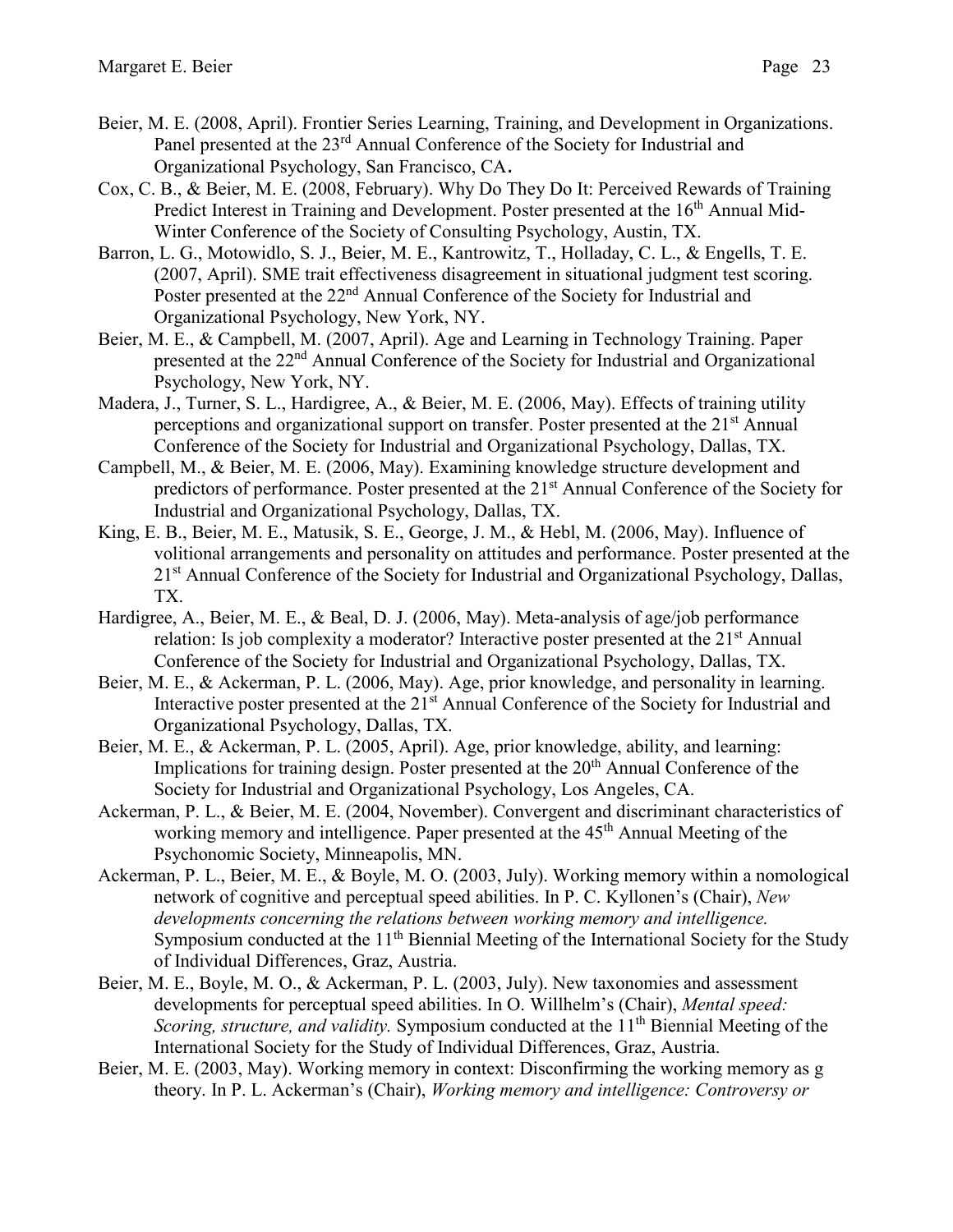*consensus?* Symposium conducted at the 15th Annual Convention of the American Psychological Society, Atlanta, GA.

- Beier, M. E., Perdue, M. B., & Ackerman, P. L. (2002, June). Working memory is highly related to perceptual speed and general intelligence. Poster presented at the 14th Annual Convention of the American Psychological Society, New Orleans, LA.
- Beier, M. E., & Ackerman, P. L. (2002, April). Age, gender, and health knowledge: Investment, experience, and trait determinants of knowledge. Poster presented at the Ninth Biennial Cognitive Aging Conference, Atlanta, GA.
- Ackerman, P. L., Beier, M. E., Bowen, K. R., & Kanfer, R. (2001, July). Determinants of individual differences and gender differences in knowledge. Poster presented at the  $10<sup>th</sup>$  Biennial Meeting of the International Society for the Study of Individual Differences, Edinburgh, Scotland.
- Beier, M. E., Bowen, K. R., & Ackerman, P. L. (2001, April). Gender differences in ability and selfestimates of ability. Poster presented at the 16<sup>th</sup> Annual Conference of the Society for Industrial and Organizational Psychology, San Diego, CA.
- Beier, M. E., & Ackerman, P. L. (2001, April). Reexamining cloze and completion methods. Roundtable session presented at the 82<sup>nd</sup> Annual Meeting of the American Educational Research Association, Seattle, WA.
- Ackerman, P. L., Beier, M. E., & Kanfer, R. (2000, July). Personality, self-concept, motivational traits, and adult intellect. Paper presented at the  $10<sup>th</sup>$  European Conference on Personality, Cracow, Poland.
- Bowen, K. R., Beier, M. E., & Ackerman, P. L. (2000, June). Gender differences in knowledge: Picking up where ability testing leaves off. Poster presented at the 12<sup>th</sup> Annual Convention of the American Psychological Society, Miami, FL.
- Beier, M. E., Bowen, K. R., & Ackerman P. L. (2000, June). Determinants of self-reported knowledge and actual knowledge. Poster presented at the 12<sup>th</sup> Annual Convention of the American Psychological Society, Miami, FL.
- Beier, M. E., & Ackerman, P. L. (2000, April). Cognitive ability determinants of current-events knowledge in adults. Poster presented at the Eighth Biennial Cognitive Aging Conference, Atlanta, GA.

# **Mentorship Activities**

### **Dissertation Committees Chaired**

- Bradford, Brittany C. *Examining STEM formative experiences and college STEM outcomes from a social cognitive career theory perspective.* Defended June, 2020. Dr. Bradford is a postdoctoral researchers at OpenStax.
- Kim, Michelle H-J. *Changes in perceived work environment and job-related mental health across the working lifespan in a 19-year longitudinal study*. Defended May, 2020. Dr. Kim is a research scientist at the Army Research Institute.
- Torres, W. Jackeline. *A Lifespan Perspective on Proactive Socioemotional Behaviors and Work Attitudes and Performance.* Defended February, 2020. Dr. Torres works in People Analytics at Google.
- Alda Rivas. *Can repeated retrieval reduce the associative deficit in older adults?* Defended March, 2018. Dr. Rivas is an Interdisciplinary Research Psychologist at the U.S. Census Bureau.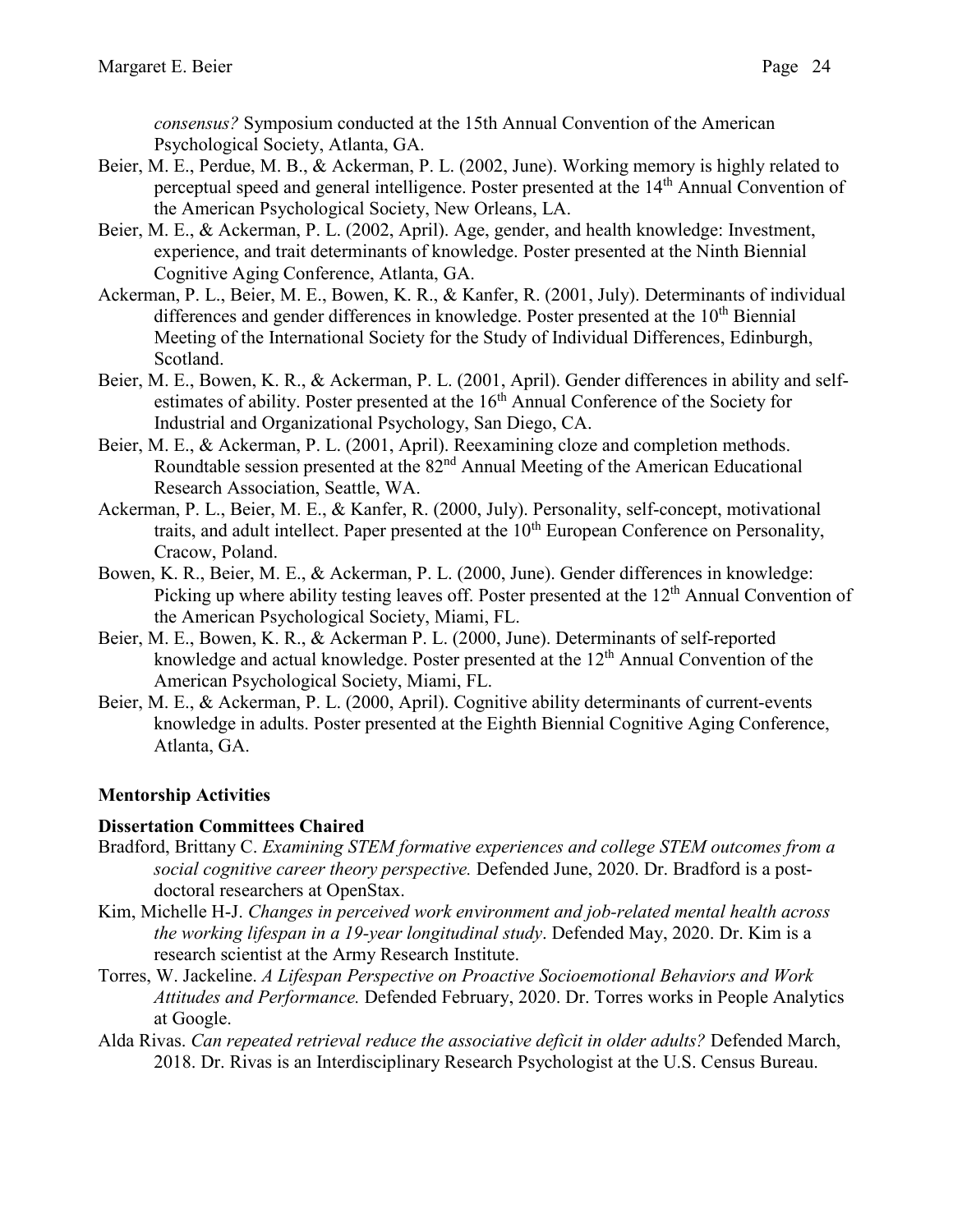- 
- Amy Shaw. *How time and material constraints affect creativity in Minecraft.* Defended December, 2017. Dr. Shaw is an Assistant Professor, Department of Psychology, University of Macau, China.
- Carmen K. Young. *Age and training: A meta-analysis examining training design features*. Defended December, 2016. Dr. Young is a People Research Scientist at Twitter.
- Louma Ghandour. *Stability of college students' fit with their academic major and the relationship between academic fit and occupational fit.* Defended December, 2012. Dr. Ghandour is the director of the Office of Faculty Development at Rice University.
- Amy E. Crook*. Training soft skills: The added value of behavior modeling and the role of personality.* Defended April, 2012. Dr. Crook is an Assistant Professor of Management at the Massey Graduate School of Business at Belmont University.
- Shu Wang. *Individual differences in adaptation to changes.* Defended December, 2011. Dr. Wang is a Consultant at Mobley Group Pacific.
- Ashley Rittmayer Hanks. *Employee withdrawal and turnover: The effects of workplace events.* Defended November, 2010. Director, Talent Management, Caliper.
- Max McDaniel. *Dual process models of personality: Implications for predicting behavior.* Defended August, 2009. Dr. McDaniel is currently a consultant with Verison Wireless.
- Cody Cox. The role of age in causal attributions for poor performance: Target and rater effects. Defended September, 2009. Dr. Cox is currently an Assistant Professor, Saint Mary's University, San Antonio, TX.
- Anna Hardigree. *Work generativity from a life cycle, career stage model, and gender-role perspective: An examination of individual differences and moderating factors that influence work generativity in Managers*. Defended July, 2008. Dr. Hardigree is currently a program analyst for the Air Force.
- Madeline Campbell. *Error management training from a resource allocation perspective: An investigation of individual differences and the training components that contribute to transfer.* Defended April, 2007. Dr. Campbell (Carter) is currently a Research Associate, School of Medicine and Health, Durham University, UK

# **Dissertation Committees**

- Madeline Burns. *Understanding how divergence in diet breadth and the degree of environmental variability contribute to individual differences in decision-making and learning*. Defended August, 2021. (Biosciences Student.)
- Xu Chen. TeamDNA: *Automatic measures of effective teamwork processes from unconstrained team meeting recordings.* Defended June, 2021. (ECE Student)
- Rebecca Smith. *Computer science education at scale: Providing personalized and interactive learning experiences within large introductory courses.* Defended November, 2019. (Computer Science Student)
- Josh Reagan. *The philosophy of logic and its epistemic significance.* Defended August, 2018. (Philosophy Student)
- Terry Tang. *Data-driven tools for introductory computer science education.* Defended August, 2018. (Rice Computer Science student; currently employed at Facebook)
- Kamalika Ghosh. *Trait and experiential antecedents of medical students' prosocial knowledge and their contribution to clinical performance.* Defended May, 2017.
- Christina N. Lacerenza. *Dynamic leader emergence in self-managed teams.* Defended April, 2017. Stephanie Zajac. *Diversity in teams: A grounded theory approach.* Defended April, 2017.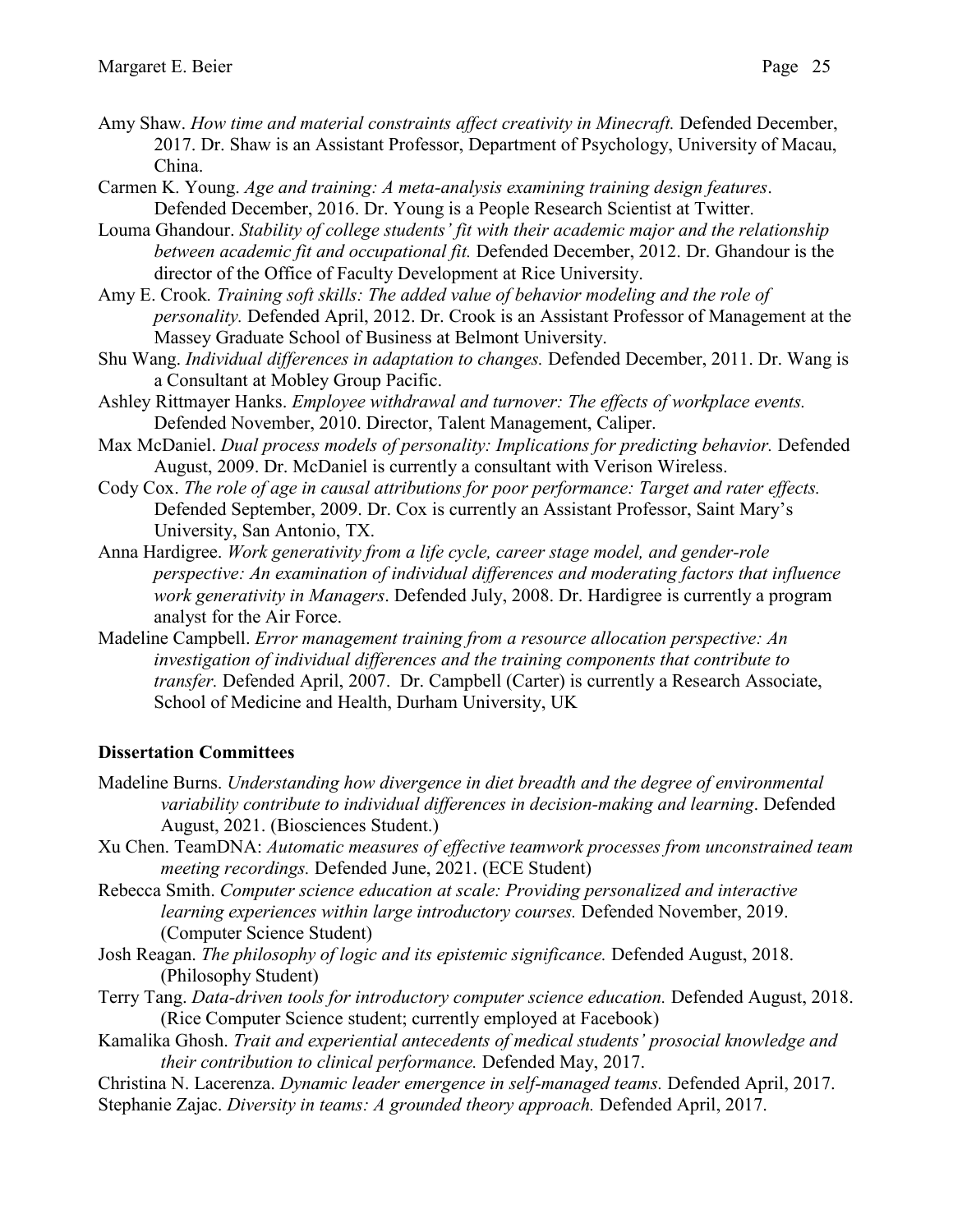- Debshila Basu Mallick. *An investigation of audiovisual speech perception as measured by the McGurk effect*. Defended, May, 2016.
- Victor J. Ellingsen (Georgia Tech.). *Informal reasoning with and without the Internet*. In progress.
- Jason G. Randall. *Mind wandering and self-directed learning: Testing the efficacy of a selfregulation intervention to reduce mind wandering and enhance online training performance.* Defended July, 2015.
- Christina U. Zimmer. *Virtual teams: A qualitative and quantitative review of best practices.* Defended July, 2015.
- Jisoo Ock. *Why do raters pursue different goals?: The role of rater personality and accountability context.* Defended September, 2014.
- Samuel T. McAbee. *Personality, interpersonal skills, and students' job search behaviors.* Defended August, 2014.
- Seydahmet Ercan. *Antecedents of expatriates' organizational citizenship behavior: Expatriate adjustment and job attitudes as mediators and cultural similarity as the moderator*. Defended April, 2014.
- Katherine O'Brien. *Just saying "no": An examination of gender differences in the ability to decline requests in the workplace.* Defended March, 2014.
- Natalie Wolfson, Colorado State University. *Shedding light on grey areas: Examining the effect of technology-based collaboration on the learning outcomes of older and younger adults.* Defended December, 2013.
- Michelle P. Martin*. Personality, emotional intelligence, and job performance: Exploring the role of knowledge as a mediator*. Defended August, 2013.
- Enrica Ruggs. *The influence of employee inkings on consumer behavior: Booed, eschewed, and tattooed*. Defended March, 2013.
- Larry Martinez. *Confronting bias: How targets and allies can reduce prejudice in the workplace*. Defended May, 2012.
- Sara Haber Holcomb. The neurological components of metacognitive monitoring: *Predictive accuracy and encoding success in younger and older adults.* Defended January, 2012.
- Ashley N. D. Meyer. *The positive and negative effects of testing in lifelong learning: How age mediates the effect of testing.* Defended April, 2011.
- Harrison J. Kell. *Predicting technical and professional performance among medical students: Personality, cognitive ability, and the mediating role of knowledge.* Defended April, 2011.
- Vanessa Loh. *An investigation of error management, individual differences, and negative feedback in dynamic task training*. Defended June, 2010.
- Pablo Cruz. *Emotion Perception and Reactions to Tests: Affective Influences on Test Performance.* Defended January, 2010.
- Juan Madera. *Reactions to stigmas in the employment interview: An eye tracking investigation*. Defended April, 2008.
- Bobby D. Naemi. *Affect-cognition reliance: Measurement and validation of a "new" construct.* Defended October, 2008.
- Stacey Turner. *The Effect of Cross-Cultural Training on Adjustment and Job Performance: Examining the Role of Supervisor Skill-Building and Individual Differences.* Defended November, 2007.
- Sarah Peterson Everett. *The usability of electronic voting machines and how votes can be changed without detection.* Defended May, 2007.

# **Master's Thesis Committees Chaired**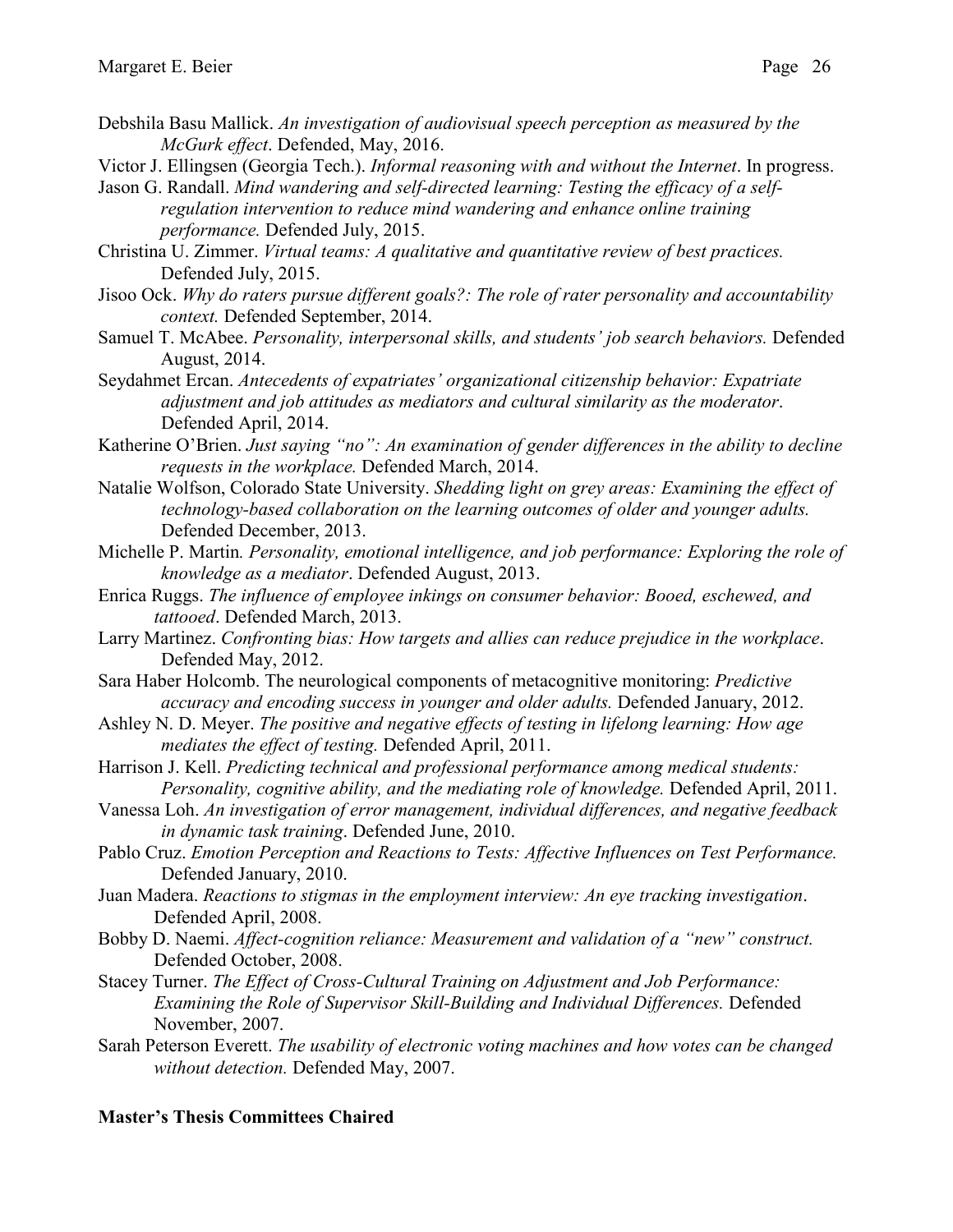- Meghan K. Davenport. *Examining the mechanisms underlying age differences in the effectiveness of error management training.* Defended July, 2021.
- Brittany C. Bradford. *Biodata measure development of Rice Undergraduates' STEM formative experiences to predict STEM identity and self-efficacy.* Defended November, 2018.
- Michelle H. Kim. *Vocational interest predicting work-related outcomes in a 10-year longitudinal study.* Defended November, 2018.
- Jaqueline M. Gilberto. O*ld dogs and new tricks: How ageism leads to lower expectations and training performance for older adults.* Defended April, 2018.
- W. Jackeline Torres. *Examining determinants of learner behavior, performance, and attrition in a humanities-focused Massive Open Online Course (MOOC)*. Defended November, 2016.
- Carmen K. Young. *The effects of structure and metacognitive prompts on adaptive transfer.*  Defended February, 2015.
- Amy Crook. *Training in dyads: Cost-effective or costly for later performance?* Defended April, 2008. Winner of the Ken Laughery Award for Outstanding Master's Thesis, 2008.
- Max McDaniel. *An investigation of the validity of implicit measures of personality*. Defended April, 2007.
- Anna Hardigree. *Meta-analysis of the age and job performance relation: Is job complexity a moderator?* Defended April, 2006.

#### **Master's Thesis Committees**

- Felix Wu. *Zooming in on writing skills: An examination of psychological processes and individual differences in virtual classrooms.* In progress.
- Leo Alexander, III. *Rater sensitivity and bias in adverse impact decision-making: A signal detection theory approach.* Defended November, 2021.
- Amanda Woods. *What does it take to lead change? A qualitative approach to identifying change leader functions and competencies.* Defended April, 2019.
- Denise Reyes. *You get what you're not afraid to ask for: The role of gender-based rejection sensitivity on gender differences in negotiation initiation.* Defended April, 2018.
- Yingxue Tian. *The domain-specificity of serial order short-term memory.* Defended March, 2018.
- Abby Corrington. *I think, therefore I am: A multicultural examination of the effects and mechanisms of power posing in a negotiation setting.* Defended March, 2018.
- Julie Dinh. *Cultural competency in healthcare providers: A qualitative investigation.* Defended March, 2018.
- Carlos A. Moreno. *Promoting first-generation Latino success through parental pro-educational interventions*. Defended, December 2016.
- Kamalika Ghosh. *Personality traits, prosocial knowledge, charismatic leadership behavior, and clinical performance of Indian medical students.* Defended January, 2016.
- Christine L. Nittrouer. Lacking a voice: Bias against women as academic speakers at top universities. Defended December, 2015.
- Victoria Mattingly (Colorado State University). *Counteracting student resistance to spaced learning using the theory of planned behavior.* Defended April, 2015.
- Amy (Ting Xiao) Shaw. *Reasoning fast and slow: Investigating cognitive abilities, speed and effects of personality traits.* Defended April, 2015.
- Alda Rivas. *Do older adults benefit from effortful retrieval during testing?* Defended April, 2015.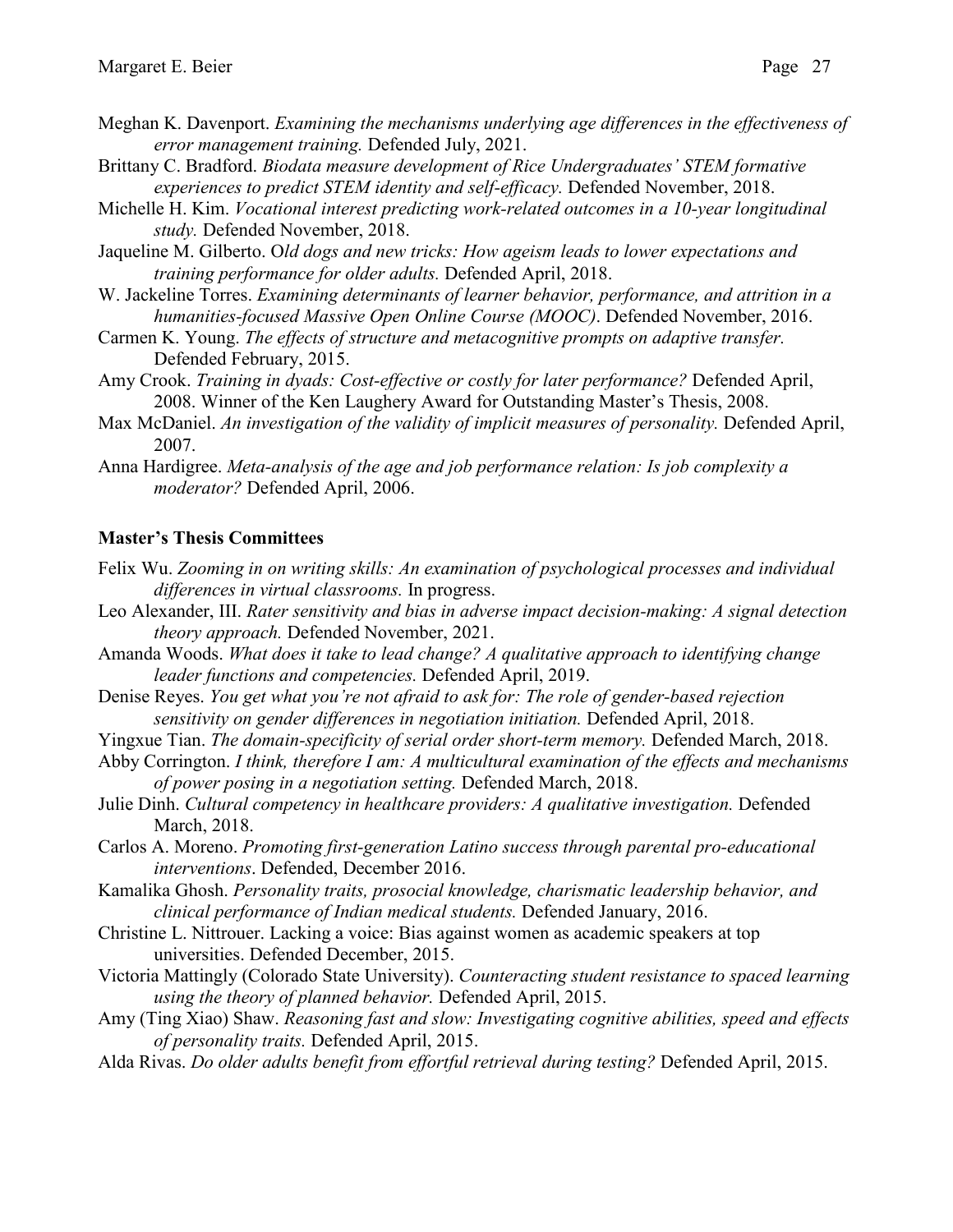- Debshila Basu Mallick. *Audiovisual phonetic identification training improves multisensory speech perception and increases fMRI response in the superior temporal sulcus (STS).* Defended March, 2014.
- Christina L. Upchruch. *Adaptive performance: The role of knowledge structure flexibility*. Defended April, 2013.
- Jason Randall. *Retest performance on the Wonderlic Personnel Test: An examination of race and sex differences and redemptive versus non-redemptive samples*. Defended November, 2012.
- Seydahmet Ercan. *Assessing adverse impact: An alternative to the four-fifths rule*. Defended April, 2012.
- Jisoo Ock. *Practical impact of predictor reliability for personnel selection decisions*. Defended April, 2012.
- Katherine Bachman. *The influence of work-family balance based realistic job previews on job decisions in academia.* Defended January 2011.
- Michelle Martin. *The generalizability of knowledge as measured by a single-response situational judgment test across domains.* Defended January, 2011.
- Larry Martinez. *Childhood cancer survivors: Workplace experiences.* Defended July, 2010.
- Amber Raley. *Can't get it out of my head: The role of gender in the relations between rummative styles, negative affect, and stress behaviors.* Defended May, 2009.
- Harrison J. Kell. *Social desirability and situational judgment tests: The role of implicit trait policies.* Defended May, 2008.
- Bobby Naemi. *Measuring and predicting extreme response style: a latent class approach.* Defended April, 2006.
- Minmin Yang. *Perception of randomness: Bias, learning, and transfer.* Defended January, 2006.

### **Undergraduate Honors Theses Supervised**

- Tomas Russo. *Air pollution, cognitive function, and depression: Does socioeconomic status matter?* In progress.
- Ruilin (Jerry) Wu. *Team member personality and teamwork experience in problem-solving.* Defended May, 2020.
- Jennifer Lee. *Adolescent's evaluation of self-efficacy and career goals.* Defended May, 2020.
- Elisabeth Kalomeris. *Age and motivation in charitable giving: The positivity effect and decisionmaking in older adults.* Defended May, 2018.
- Luis Rodriguez. *Value affirmation intervention effects on pre-medical undergraduate students professional identity.* Defended May, 2017 as part of RUSP. Mr. Rodriguez works at MD Anderson in Houston, TX.
- Maggie Edmunds. *Alleviating academic stereotype threat for student-athletes.* Defended May, 2016. Ms. Edmunds works at PricewaterhouseCoopers in Chicago, IL.
- Lizzie Garcia. *Belief in change: Our understanding of how the world works predicts our social interest and impacts our wellbeing.* Defended May, 2016. Ms. Garcia is in the Psy.D. Program in Clinical Psychology at Xavier University
- Meghan Davenport. *Retirement and subjective well-being. Rice University Psychology Honor's Project.* Defended May, 2015. Ms. Davenport is a graduate student in the I/O program at Rice University.
- Allison Shields. *The effect of age on training motivation: A proposal for a training framing study.* Rice University Psychology Honor's Project. Defended May, 2015. Ms. Shields is a graduate student in Clinical Psychology at Northwestern University.